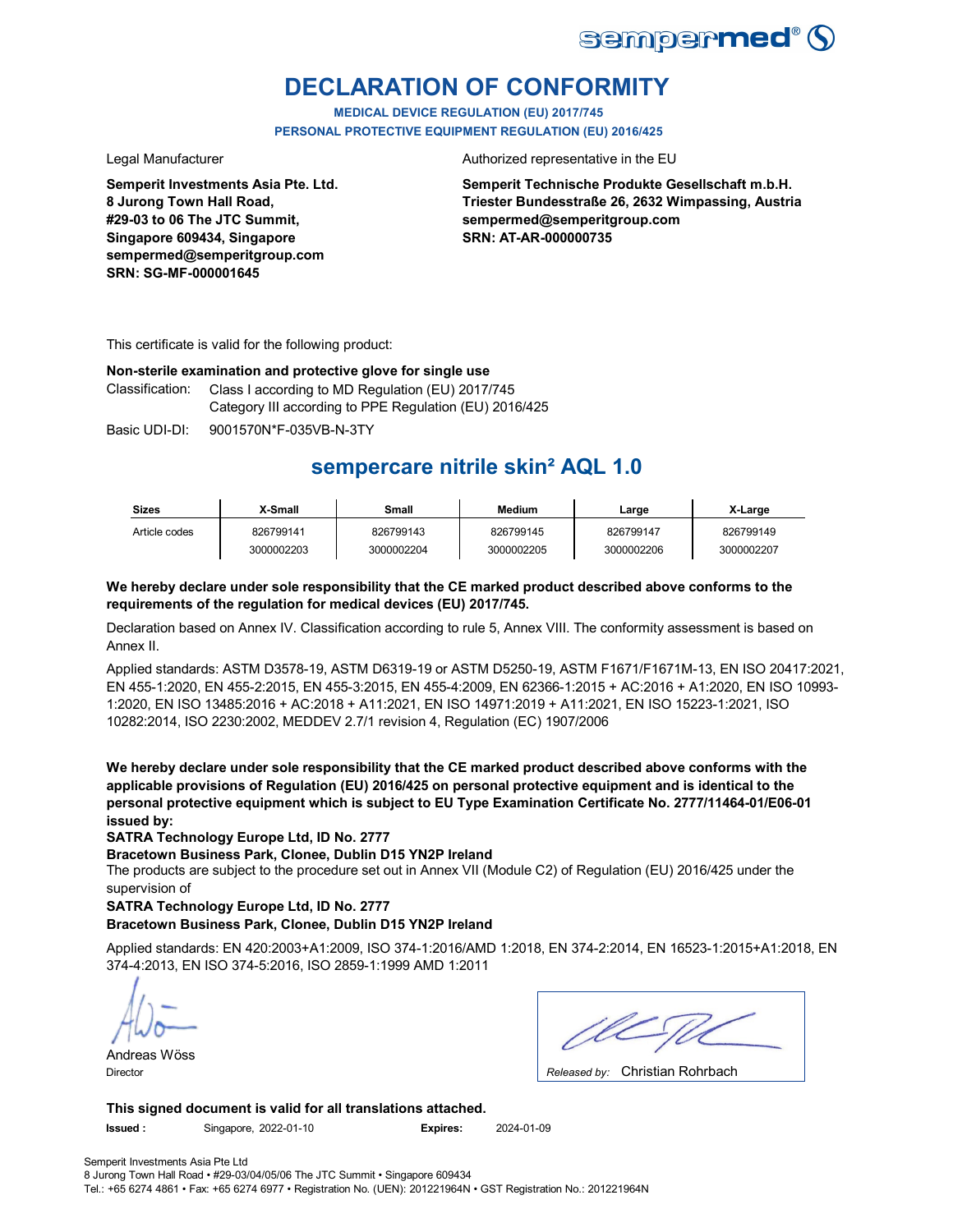

# **KONFORMITÄTSERKLÄRUNG**

MEDIZINPRODUKTEVERORDNUNG (EU) 2017/745 VERORDNUNG (EU) 2016/425 FÜR PERSÖNLICHE SCHUTZAUSRÜSTUNG

**Semperit Investments Asia Pte. Ltd. 8 Jurong Town Hall Road, #29-03 to 06 The JTC Summit, Singapore 609434, Singapore sempermed@semperitgroup.com SRN: SG-MF-000001645**

#### Hersteller EU-Bevollmächtigter

**Semperit Technische Produkte Gesellschaft m.b.H. Triester Bundesstraße 26, 2632 Wimpassing, Austria sempermed@semperitgroup.com SRN: AT-AR-000000735**

Dieses Zertifikat ist gültig für die folgenden Produkte:

**Nicht-steriler Untersuchungs- und Schutzhandschuh für den Einmalgebrauch**

Klassifizierung: Klasse I gemäß Medizinprodukteverordnung (EU) 2017/745 Kategorie III gemäß PSA Verordnung (EU) 2016/425

Basic UDI-DI: 9001570N\*F-035VB-N-3TY 9001570N\*F-035VB-N

## **sempercare nitrile skin² AQL 1.0**

| Größen         | X-Small    | Small      | <b>Medium</b> | Large      | X-Large    |
|----------------|------------|------------|---------------|------------|------------|
| Artikelnummern | 826799141  | 826799143  | 826799145     | 826799147  | 826799149  |
|                | 3000002203 | 3000002204 | 3000002205    | 3000002206 | 3000002207 |

### **Wir bestätigen hiermit unter alleiniger Verantwortung, dass die CE gekennzeichneten Produkte mit den Anforderungen der Medizinprodukteverordnung (EU) 2017/745 übereinstimmen.**

Erklärung basierend auf Anhang IV. Klassifizierung gemäß Regel 5, Anhang VIII. Konformitätsbewertung gemäß Anhang II.

Angewandte Normen: ASTM D3578-19, ASTM D6319-19 or ASTM D5250-19, ASTM F1671/F1671M-13, EN ISO 20417:2021, EN 455-1:2020, EN 455-2:2015, EN 455-3:2015, EN 455-4:2009, EN 62366-1:2015 + AC:2016 + A1:2020, EN ISO 10993-1:2020, EN ISO 13485:2016 + AC:2018 + A11:2021, EN ISO 14971:2019 + A11:2021, EN ISO 15223- 1:2021, ISO 10282:2014, ISO 2230:2002, MEDDEV 2.7/1 revision 4, Regulation (EC) 1907/2006

**Wir bestätigen hiermit unter alleiniger Verantwortung, dass die oben genannten CE gekennzeichneten Produkte mit den maßgeblichen Bestimmungen der Verordnung (EU) 2016/425 für Persönliche Schutzausrüstung übereinstimmen und Gegenstand sind der EU-Baumusterprüfbescheinigung Nr. 2777/11464-01/E06-01 ausgestellt durch:**

**SATRA Technology Europe Ltd, ID No. 2777**

**Bracetown Business Park, Clonee, Dublin D15 YN2P Ireland**

Die Produkte sind Gegenstand der Verfahren gemäß Annex VII (Module C2) der Verordnung unter Aufsicht von **SATRA Technology Europe Ltd, ID No. 2777**

### **Bracetown Business Park, Clonee, Dublin D15 YN2P Ireland**

Angewandte Normen: EN 420:2003+A1:2009, ISO 374-1:2016/AMD 1:2018, EN 374-2:2014, EN 16523-1:2015+A1:2018, EN 374-4:2013, EN ISO 374-5:2016, ISO 2859-1:1999 AMD 1:2011

Gültig bis: 2024-01-09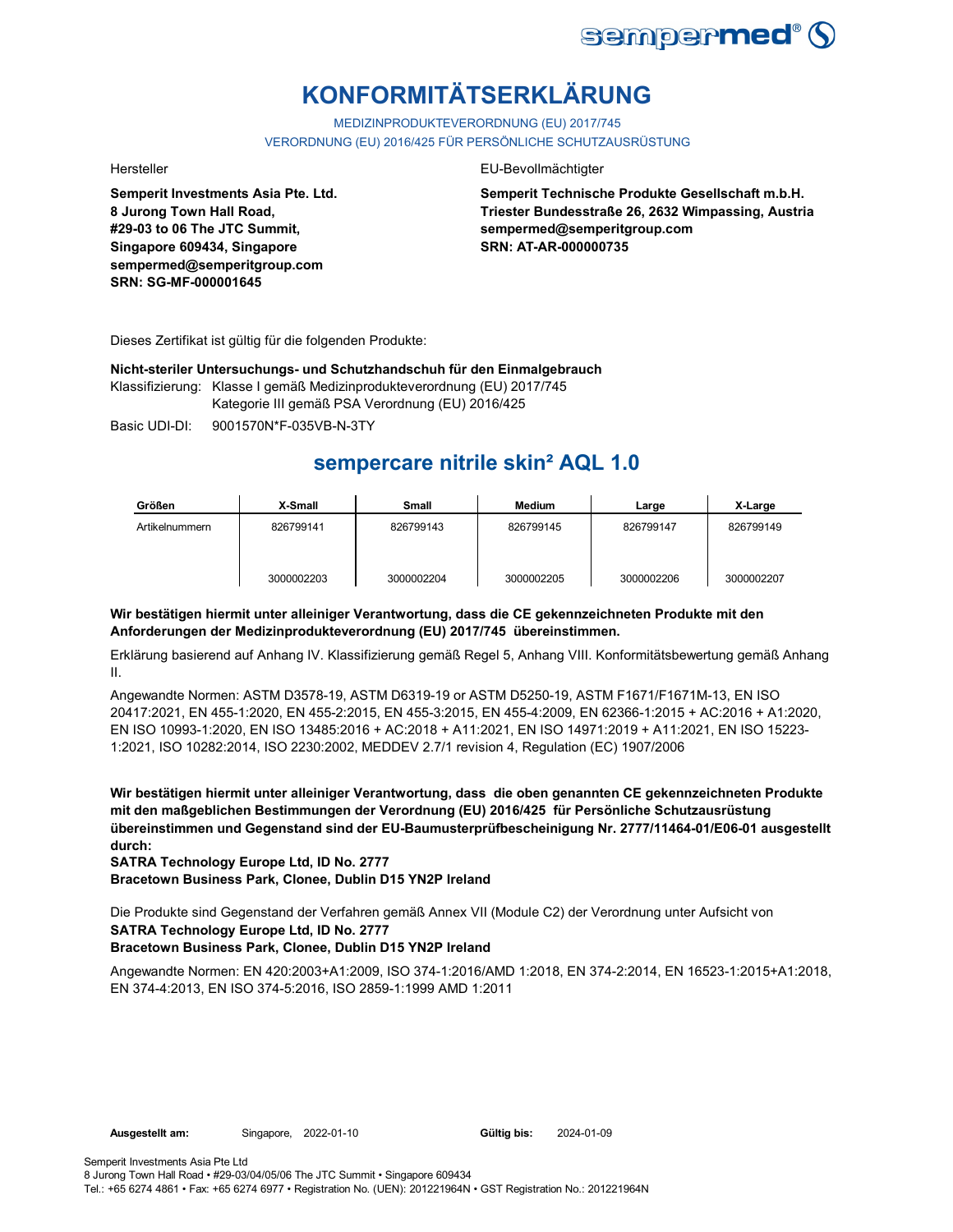

# **DÉCLARATION DE CONFORMITÉ**

RÈGLEMENT POUR LES DISPOSITIFS MÉDICAUX (UE) 2017/745 RÈGLEMENT (UE) 2016/425 POUR L'ÉQUIPEMENT DE PROTECTION INDIVIDUELLE

**Semperit Investments Asia Pte. Ltd. 8 Jurong Town Hall Road, #29-03 to 06 The JTC Summit, Singapore 609434, Singapore sempermed@semperitgroup.com SRN: SG-MF-000001645**

#### Fabricant **Représentant UE**

**Semperit Technische Produkte Gesellschaft m.b.H. Triester Bundesstraße 26, 2632 Wimpassing, Austria sempermed@semperitgroup.com SRN: AT-AR-000000735**

Ce certificat est valable pour les produits suivants :

#### **Gant d'examen et de protection non-stérile à usage unique**

Classification : Classe I selon la règlement pour dispositifs médicaux (UE) 2017/745 Catégorie III selon la règlement EPI (UE) 2016/425

Basic UDI-DI: 9001570N\*F-035VB-N-3TY

## **sempercare nitrile skin² AQL 1.0**

| <b>Tailles</b>    | X-Small    | Small      | <b>Medium</b> | Large      | X-Large    |
|-------------------|------------|------------|---------------|------------|------------|
| Numéros d'article | 826799141  | 826799143  | 826799145     | 826799147  | 826799149  |
|                   | 3000002203 | 3000002204 | 3000002205    | 3000002206 | 3000002207 |

#### **Par la présente, nous déclarons sous notre propre responsabilité que les produits portant le symbole CE sont conformes aux exigences de la règlement sur les dispositifs médicaux (EU) 2017/745.**

La déclaration se fonde sur l'annexe IV. Classification selon la règle 5, annexe VIII. Évaluation de la conformité selon l'annexe II.

Normes appliquées : ASTM D3578-19, ASTM D6319-19 or ASTM D5250-19, ASTM F1671/F1671M-13, EN ISO 20417:2021, EN 455-1:2020, EN 455-2:2015, EN 455-3:2015, EN 455-4:2009, EN 62366-1:2015 + AC:2016 + A1:2020, EN ISO 10993-1:2020, EN ISO 13485:2016 + AC:2018 + A11:2021, EN ISO 14971:2019 + A11:2021, EN ISO 15223- 1:2021, ISO 10282:2014, ISO 2230:2002, MEDDEV 2.7/1 revision 4, Regulation (EC) 1907/2006

**Par la présente, nous déclarons sous notre propre responsabilité que les produits portant le symbole CE mentionnés ci-dessus sont conformes aux dispositions essentielles de la règlement (UE) 2016/425 concernant l'équipement de protection individuelle sont identiques à l'équipement de protection individuelle faisant l'objet du certificat d'examen de type UE numéro 2777/11464-01/E06-01 délivré par:**

#### **SATRA Technology Europe Ltd, ID No. 2777 Bracetown Business Park, Clonee, Dublin D15 YN2P Ireland**

Les produits sont soumis aux procédures visées dans l'annexe VII (Module C2) de la règlement sous la surveillance de **SATRA Technology Europe Ltd, ID No. 2777**

### **Bracetown Business Park, Clonee, Dublin D15 YN2P Ireland**

Normes appliquées : EN 420:2003+A1:2009, ISO 374-1:2016/AMD 1:2018, EN 374-2:2014, EN 16523-1:2015+A1:2018, EN 374-4:2013, EN ISO 374-5:2016, ISO 2859-1:1999 AMD 1:2011

**Délivré le :** Singapore, 2022-01-10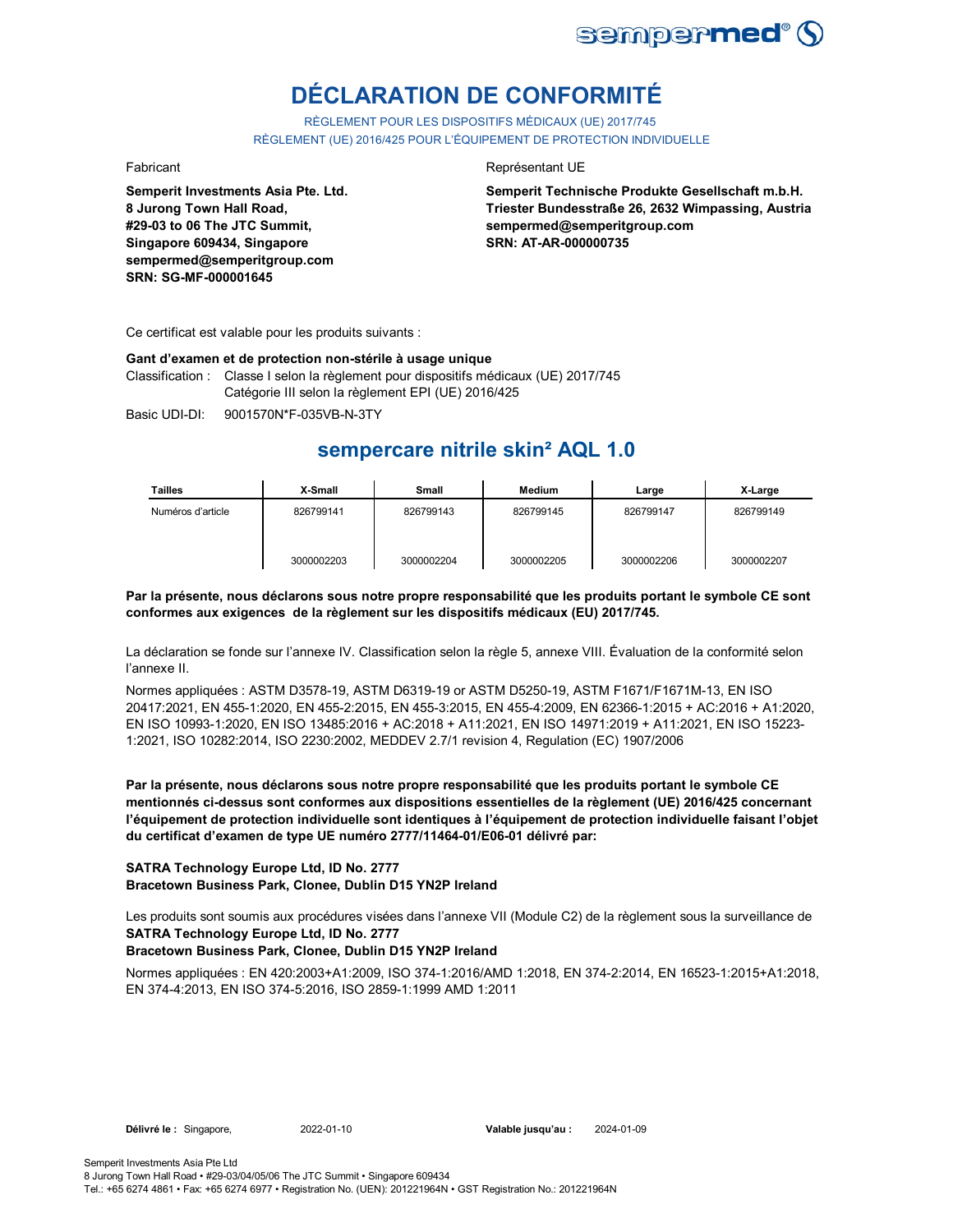

## **DICHIARAZIONE DI CONFORMITÀ**

REGOLAMENTO SUL DISPOSITIVO MEDICO (UE) 2017/745

REGOLAMENTO (UE) 2016/425 DELL'APPARECCHIATURA DI PROTEZIONE INDIVIDUALE

**Semperit Investments Asia Pte. Ltd. 8 Jurong Town Hall Road, #29-03 to 06 The JTC Summit, Singapore 609434, Singapore sempermed@semperitgroup.com SRN: SG-MF-000001645**

#### Produttore **Rappresentante autorizzato nell'UE**

**Semperit Technische Produkte Gesellschaft m.b.H. Triester Bundesstraße 26, 2632 Wimpassing, Austria sempermed@semperitgroup.com SRN: AT-AR-000000735**

Questo certificato è valido per il seguente prodotto:

#### **Guanto protettivo non sterile monouso da esame**

Clasificazione: Classe I secondo il regolamento dispositivi medici (UE) 2017/745 Categoria III secondo il regolamento (UE) 2016/425 del PPE

Basic UDI-DI: 9001570N\*F-035VB-N-3TY

## **sempercare nitrile skin² AQL 1.0**

| Misure          | X-Small    | Small      | Medium     | Large      | X-Large    |
|-----------------|------------|------------|------------|------------|------------|
| Codici articolo | 826799141  | 826799143  | 826799145  | 826799147  | 826799149  |
|                 | 3000002203 | 3000002204 | 3000002205 | 3000002206 | 3000002207 |

#### **Con la presente, dichiariamo sotto la nostra esclusiva responsabilità che il prodotto con marchio CE sopra descritto soddisfa i requisiti del regolamento sui dispositivi medici (UE) 2017/745 .**

Dichiarazione basata sull'allegato IV. Classificazione secondo la regola 5, allegato VIII. La valutazione della conformità si basa sull'allegato II.

Norme applicate: ASTM D3578-19, ASTM D6319-19 or ASTM D5250-19, ASTM F1671/F1671M-13, EN ISO 20417:2021, EN 455-1:2020, EN 455-2:2015, EN 455-3:2015, EN 455-4:2009, EN 62366-1:2015 + AC:2016 + A1:2020, EN ISO 10993-1:2020, EN ISO 13485:2016 + AC:2018 + A11:2021, EN ISO 14971:2019 + A11:2021, EN ISO 15223- 1:2021, ISO 10282:2014, ISO 2230:2002, MEDDEV 2.7/1 revision 4, Regulation (EC) 1907/2006

**Con la presente, dichiariamo sotto la nostra esclusiva responsabilità che il prodotto con marchio CE sopra descritto è conforme alle disposizioni applicabili del Regolamento (UE) 2016/425 sui dispositivi di protezione individuale ed è identico al dispositivo di protezione personale che è soggetto al Certificato di Esame di Tipo UE n. 2777/11464-01/E06-01 rilasciato da:**

**SATRA Technology Europe Ltd, ID No. 2777**

**Bracetown Business Park, Clonee, Dublin D15 YN2P Ireland**

ed è soggetto alla procedura di cui all'allegato VII (modulo C2) del regolamento (UE) 2016/425 sotto il controllo di **SATRA Technology Europe Ltd, ID No. 2777**

#### **Bracetown Business Park, Clonee, Dublin D15 YN2P Ireland**

Norme applicate: EN 420:2003+A1:2009, ISO 374-1:2016/AMD 1:2018, EN 374-2:2014, EN 16523-1:2015+A1:2018, EN 374-4:2013, EN ISO 374-5:2016, ISO 2859-1:1999 AMD 1:2011

2022-01-10 **Scade:** 2024-01-09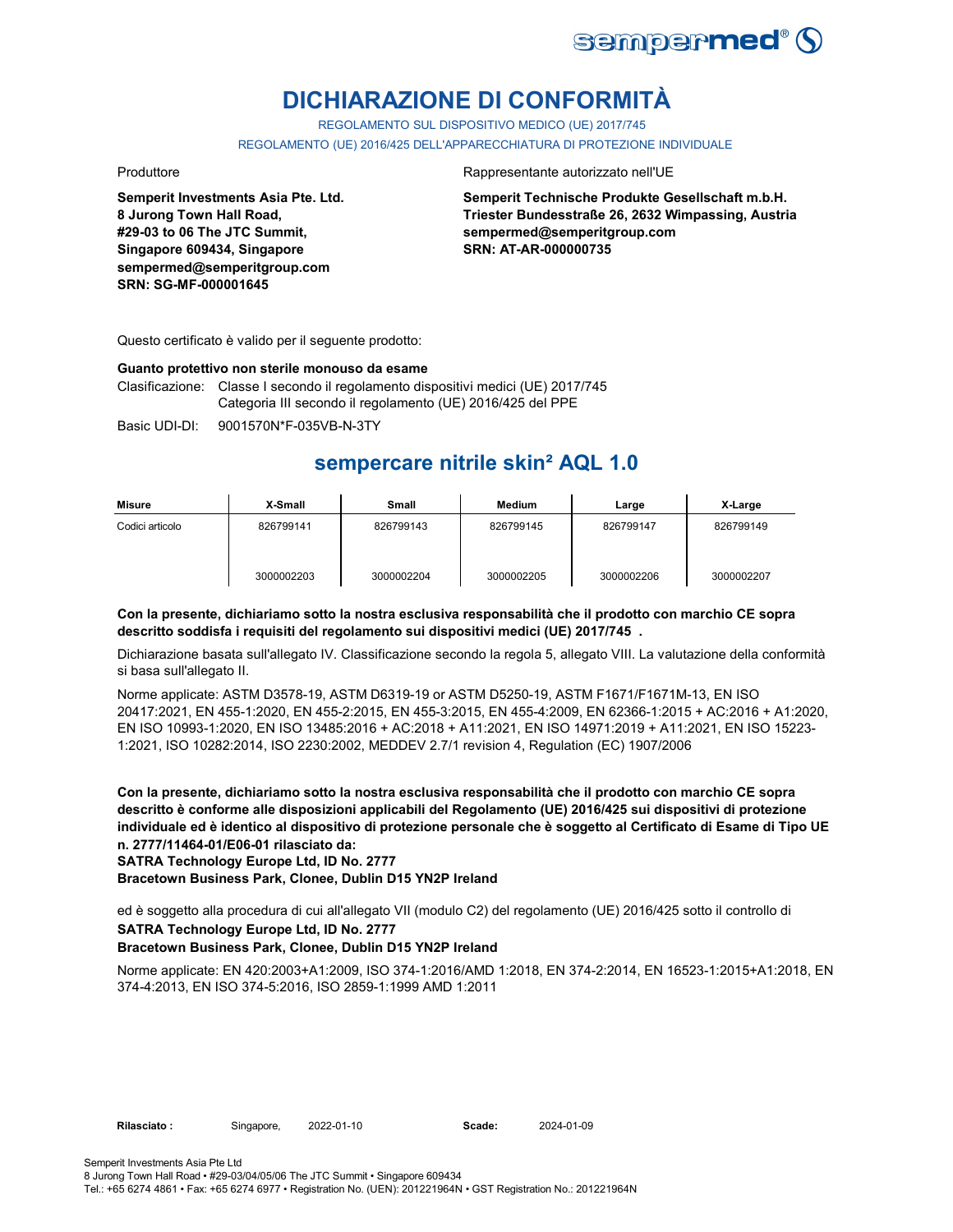

## **CONFORMITEITSVERKLARING**

VERORDENING MEDISCHE PRODUCTEN (EU) 2017/745 VERORDENING (EU) 2016/425 BETREFFENDE PERSOONLIJKE BESCHERMENDE UITRUSTING

**Semperit Investments Asia Pte. Ltd. 8 Jurong Town Hall Road, #29-03 to 06 The JTC Summit, Singapore 609434, Singapore sempermed@semperitgroup.com SRN: SG-MF-000001645**

### Fabrikant Gemachtigde EU

**Semperit Technische Produkte Gesellschaft m.b.H. Triester Bundesstraße 26, 2632 Wimpassing, Austria sempermed@semperitgroup.com SRN: AT-AR-000000735**

Dit certificaat is geldig voor de volgende producten:

#### **Niet-steriele onderzoeks- en beschermende handschoenen voor eenmalig gebruik**

Classificatie: Klasse I volgens Verordening (EU) 2017/745 betreffende medische hulpmiddelen Categorie III volgens PBM-verordening (EU) 2016/425

Basic UDI-DI: 9001570N\*F-035VB-N-3TY

## **sempercare nitrile skin² AQL 1.0**

| Maten          | X-Small    | Small      | <b>Medium</b> | Large      | X-Large    |
|----------------|------------|------------|---------------|------------|------------|
| Artikelnummers | 826799141  | 826799143  | 826799145     | 826799147  | 826799149  |
|                | 3000002203 | 3000002204 | 3000002205    | 3000002206 | 3000002207 |

### **Wij verklaren hierbij onder uitsluitende verantwoordelijkheid, dat de CE-gemarkeerde producten voldoen aan de vereisten van de Verordening Medische Hulpmiddelen (EU) 2017/745.**

Verklaring op basis van bijlage IV. Classificatie volgens regel 5, bijlage VIII. De conformiteitsbeoordeling is gebaseerd op bijlage II.

Toegepaste normen: ASTM D3578-19, ASTM D6319-19 or ASTM D5250-19, ASTM F1671/F1671M-13, EN ISO 20417:2021, EN 455-1:2020, EN 455-2:2015, EN 455-3:2015, EN 455-4:2009, EN 62366-1:2015 + AC:2016 + A1:2020, EN ISO 10993-1:2020, EN ISO 13485:2016 + AC:2018 + A11:2021, EN ISO 14971:2019 + A11:2021, EN ISO 15223-1:2021, ISO 10282:2014, ISO 2230:2002, MEDDEV 2.7/1 revision 4, Regulation (EC) 1907/2006

**Hierbij verklaren wij onder uitsluitende verantwoordelijkheid, dat de bovengenoemde CE-gemarkeerde producten voldoen aan de relevante bepalingen van de Verordening (EU) 2016/425 over persoonlijke beschermingsmiddelen en het onderworpen zijn aan het certificaat van EU-typeonderzoek nr.2777/11464- 01/E06-01 uitgegeven door:**

**SATRA Technology Europe Ltd, ID No. 2777**

**Bracetown Business Park, Clonee, Dublin D15 YN2P Ireland**

De producten vallen onder de procedures van bijlage VII (module C2) van de verordening onder toezicht van

### **SATRA Technology Europe Ltd, ID No. 2777**

### **Bracetown Business Park, Clonee, Dublin D15 YN2P Ireland**

Toegepaste normen: EN 420:2003+A1:2009, ISO 374-1:2016/AMD 1:2018, EN 374-2:2014, EN 16523- 1:2015+A1:2018, EN 374-4:2013, EN ISO 374-5:2016, ISO 2859-1:1999 AMD 1:2011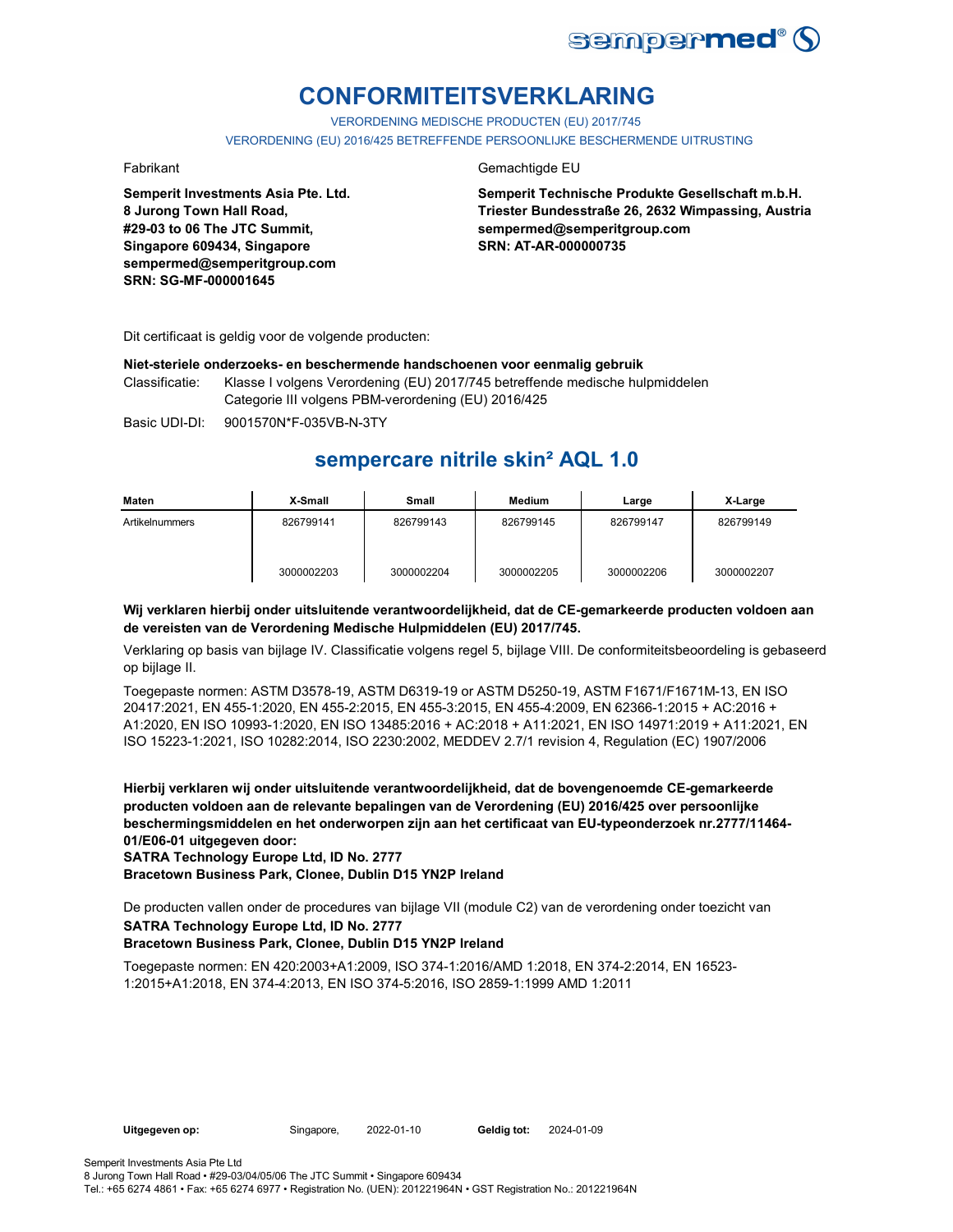

# **DECLARACIÓN DE CONFORMIDAD**

REGLAMENTO (UE) 2017/745 DE PRODUCTOS MEDICINALES REGLAMENTO (UE) 2016/425 PARA EQUIPAMIENTOS PERSONALES

**Semperit Investments Asia Pte. Ltd. 8 Jurong Town Hall Road, #29-03 to 06 The JTC Summit, Singapore 609434, Singapore sempermed@semperitgroup.com SRN: SG-MF-000001645**

#### Fabricante **Representante de la UE**

**Semperit Technische Produkte Gesellschaft m.b.H. Triester Bundesstraße 26, 2632 Wimpassing, Austria sempermed@semperitgroup.com SRN: AT-AR-000000735**

El presente certificado es válido para los siguientes productos:

#### **Guante de exploración y protección no estéril para un solo uso**

Clasificación: Clase I según el Reglamento de Productos Medicinales (EU) 2017/745 Categoría III según el Reglamento EPI (UE) 2016/425

Basic UDI-DI: 9001570N\*F-035VB-N-3TY 9001570N\*F-035VB-N-3T

## **sempercare nitrile skin² AQL 1.0**

| Tamaños            | X-Small    | Small      | Medium     | Large      | X-Large    |
|--------------------|------------|------------|------------|------------|------------|
| Número de artículo | 826799141  | 826799143  | 826799145  | 826799147  | 826799149  |
|                    | 3000002203 | 3000002204 | 3000002205 | 3000002206 | 3000002207 |

#### **Por la presente confirmamos bajo nuestra exclusiva responsabilidad que los productos con marcado CE cumplen con los requisitos del Reglamento (UE) 2017/745 sobre productos sanitarios.**

Declaración basada en el anexo IV. Clasificación según la norma 5 del anexo VIII. La evaluación de la conformidad se basa en el anexo II.

Normas aplicadas: ASTM D3578-19, ASTM D6319-19 or ASTM D5250-19, ASTM F1671/F1671M-13, EN ISO 20417:2021, EN 455-1:2020, EN 455-2:2015, EN 455-3:2015, EN 455-4:2009, EN 62366-1:2015 + AC:2016 + A1:2020, EN ISO 10993- 1:2020, EN ISO 13485:2016 + AC:2018 + A11:2021, EN ISO 14971:2019 + A11:2021, EN ISO 15223-1:2021, ISO 10282:2014, ISO 2230:2002, MEDDEV 2.7/1 revision 4, Regulation (EC) 1907/2006

**Por la presente confirmamos, bajo nuestra exclusiva responsabilidad, que los productos arriba mencionados con la marca CE cumplen con las disposiciones pertinentes del Reglamento (UE) 2016/425 para equipos de protección personal y están sujetos al Certificado de examen de tipo nº. 2777/11464-01/E06-01 expedido por:**

#### **SATRA Technology Europe Ltd, ID No. 2777**

**Bracetown Business Park, Clonee, Dublin D15 YN2P Ireland**

Los productos están sujetos a los procedimientos establecidos en el anexo VII (módulo C2) del Reglamento bajo la supervisión de

### **SATRA Technology Europe Ltd, ID No. 2777**

#### **Bracetown Business Park, Clonee, Dublin D15 YN2P Ireland**

Normas aplicadas: EN 420:2003+A1:2009, ISO 374-1:2016/AMD 1:2018, EN 374-2:2014, EN 16523-1:2015+A1:2018, EN 374-4:2013, EN ISO 374-5:2016, ISO 2859-1:1999 AMD 1:2011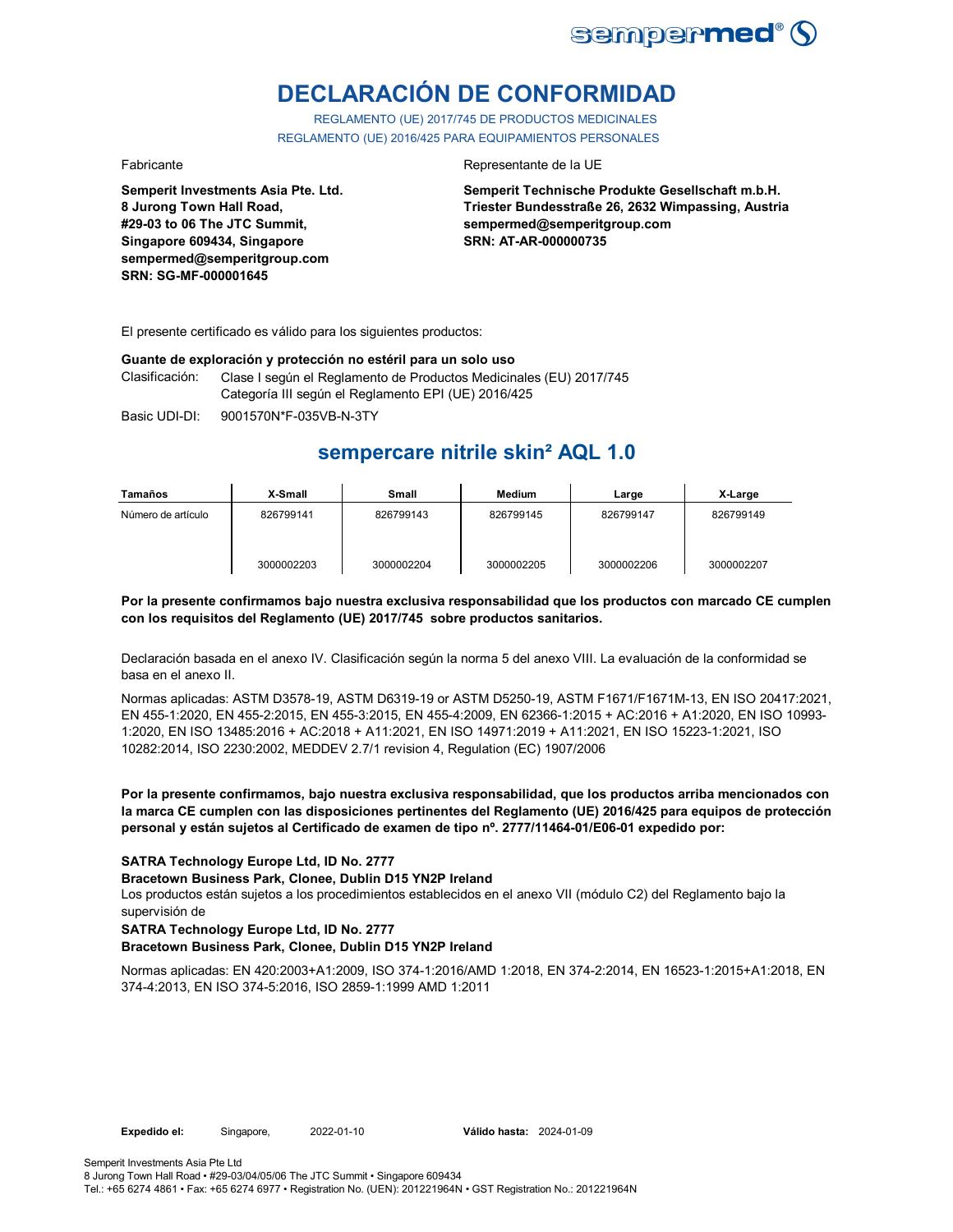

# **DECLARAÇÃO DE CONFORMIDADE**

REGULAMENTO (UE) 2017/745 SOBRE DISPOSITIVOS MÉDICOS REGULAMENTO (UE) 2016/425 SOBRE EQUIPAMENTO DE PROTEÇÃO INDIVIDUAL

**Semperit Investments Asia Pte. Ltd. 8 Jurong Town Hall Road, #29-03 to 06 The JTC Summit, Singapore 609434, Singapore sempermed@semperitgroup.com SRN: SG-MF-000001645**

#### Fabricante da UE

**Semperit Technische Produkte Gesellschaft m.b.H. Triester Bundesstraße 26, 2632 Wimpassing, Austria sempermed@semperitgroup.com SRN: AT-AR-000000735**

Este certificado é válido para os seguintes produtos:

#### **Luva de exame e de proteção não estéril para uso único**

Classificação: Classe I de acordo com o regulamento de Dispositivos Médicos (UE) 2017/745 Categoria III de acordo com o regulamento EPI (UE) 2016/425

Basic UDI-DI: 9001570N\*F-035VB-N-3TY 9001570N\*F-035VB-N-3T

## **sempercare nitrile skin² AQL 1.0**

| Tamanhos          | X-Small    | Small      | <b>Medium</b> | Large      | X-Large    |
|-------------------|------------|------------|---------------|------------|------------|
| Números de artigo | 826799141  | 826799143  | 826799145     | 826799147  | 826799149  |
|                   | 3000002203 | 3000002204 | 3000002205    | 3000002206 | 3000002207 |

#### **Declaramos desta forma, sob a nossa exclusiva responsabilidade, que os produtos com a marca CE estão em conformidade com os requisitos da Regulamento de Dispositivos Médicos (UE) 2017/745 .**

Declaração baseada no Anexo IV. Classificação de acordo com a regra 5, Anexo VIII. Avaliação da conformidade com base no Anexo II.

Normas aplicadas: ASTM D3578-19, ASTM D6319-19 or ASTM D5250-19, ASTM F1671/F1671M-13, EN ISO 20417:2021, EN 455-1:2020, EN 455-2:2015, EN 455-3:2015, EN 455-4:2009, EN 62366-1:2015 + AC:2016 + A1:2020, EN ISO 10993- 1:2020, EN ISO 13485:2016 + AC:2018 + A11:2021, EN ISO 14971:2019 + A11:2021, EN ISO 15223-1:2021, ISO 10282:2014, ISO 2230:2002, MEDDEV 2.7/1 revision 4, Regulation (EC) 1907/2006

**Declaramos desta forma, sob a nossa exclusiva responsabilidade, que os produtos com a marca CE acima mencionados estão em conformidade com as disposições relevantes do regulamento (UE) 2016/425 para Equipamentos de Proteção Individual e são objeto do certificado de exame de tipo da UE n.º 2777/11464-01/E06-01 emitido por:**

**SATRA Technology Europe Ltd, ID No. 2777**

**Bracetown Business Park, Clonee, Dublin D15 YN2P Ireland**

Os produtos são objeto dos procedimentos previstos no anexo VII (módulo C2) do regulamento, sob a supervisão de

### **SATRA Technology Europe Ltd, ID No. 2777**

### **Bracetown Business Park, Clonee, Dublin D15 YN2P Ireland**

Normas aplicadas: EN 420:2003+A1:2009, ISO 374-1:2016/AMD 1:2018, EN 374-2:2014, EN 16523-1:2015+A1:2018, EN 374-4:2013, EN ISO 374-5:2016, ISO 2859-1:1999 AMD 1:2011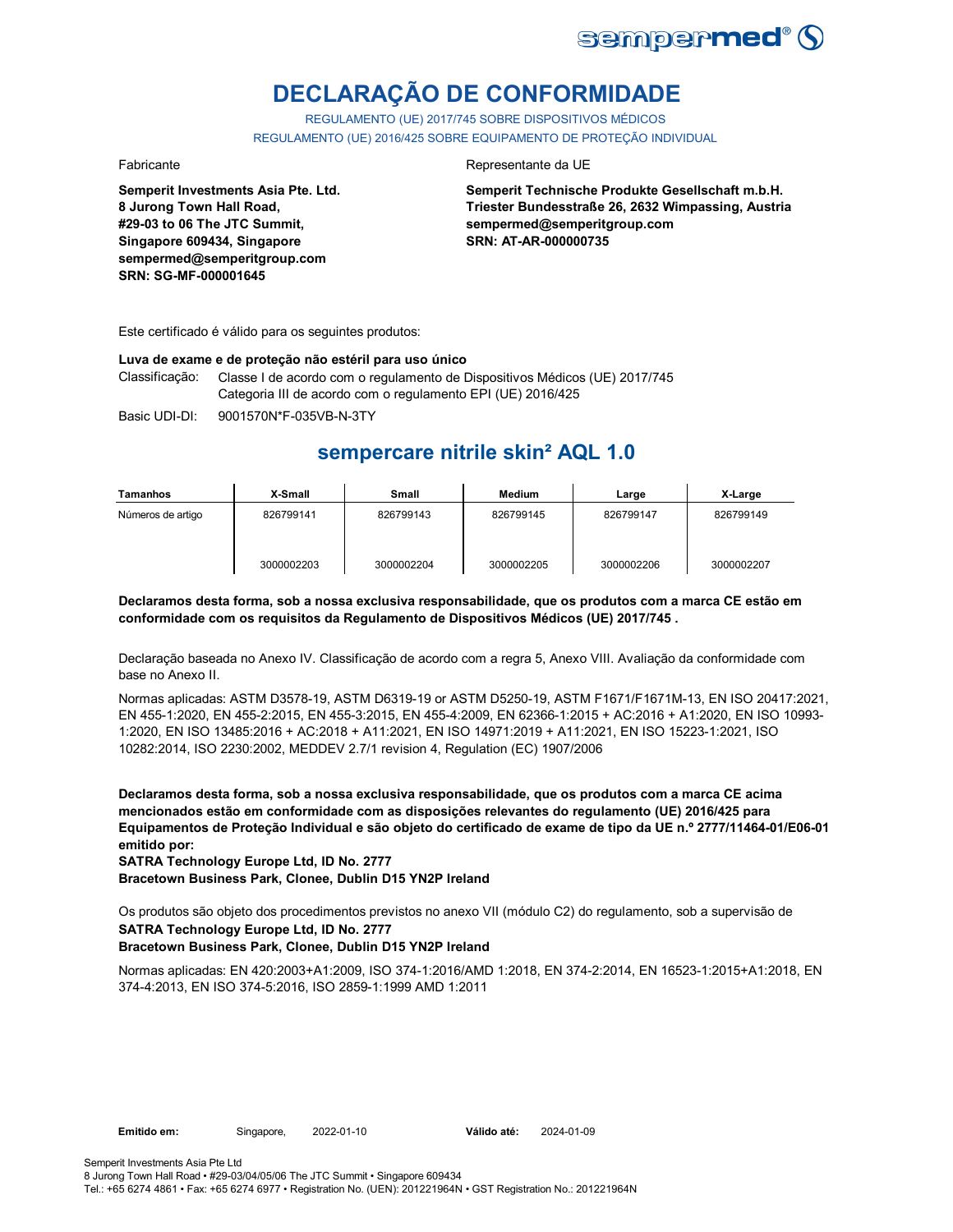

# **DEKLARATON OM ÖVERENSSTÄMMELSE**

FÖRORDNING (EU) 2017/745 MEDICINTEKNISKA PRODUKTER FÖRORDNING (EU) 2016/425 FÖR PERSONLIG SKYDDSUTRUSTNING

**Semperit Investments Asia Pte. Ltd. 8 Jurong Town Hall Road, #29-03 to 06 The JTC Summit, Singapore 609434, Singapore sempermed@semperitgroup.com SRN: SG-MF-000001645**

#### Tillverkare Behörig representant hos EU

**Semperit Technische Produkte Gesellschaft m.b.H. Triester Bundesstraße 26, 2632 Wimpassing, Austria sempermed@semperitgroup.com SRN: AT-AR-000000735**

Detta certifikat gäller följande produkt:

#### **Icke-steril inspektions- och skyddshandske för engångsanvändning**

Klassificering: Klass I enligt EU-förordning för medicintek-niska produkter (MD) (EU) 2017/745 Kategori III enligt EU-förordning för personlig skyddsutrustning (PPE) 2016/425

Basic UDI-DI: 9001570N\*F-035VB-N-3TY

## **sempercare nitrile skin² AQL 1.0**

| <b>Storlekar</b> | X-Small    | <b>Small</b> | <b>Medium</b> | Large      | X-Large    |
|------------------|------------|--------------|---------------|------------|------------|
| Artikelkoder     | 826799141  | 826799143    | 826799145     | 826799147  | 826799149  |
|                  | 3000002203 | 3000002204   | 3000002205    | 3000002206 | 3000002207 |

### **Vi förklarar härmed under eget exklusivt ansvar att ovan beskrivna, CE-markerade produkt stämmer överens med erforderliga i förordning för medicinska produkter (EU) 2017/745.**

Förklaring på grundval av bilaga IV. Klassificering enligt regel 5, bilaga VIII. Bedömningen av överensstämmelse grundar sig på bilaga II.

Tillämpade standarder: ASTM D3578-19, ASTM D6319-19 or ASTM D5250-19, ASTM F1671/F1671M-13, EN ISO 20417:2021, EN 455-1:2020, EN 455-2:2015, EN 455-3:2015, EN 455-4:2009, EN 62366-1:2015 + AC:2016 + A1:2020, EN ISO 10993-1:2020, EN ISO 13485:2016 + AC:2018 + A11:2021, EN ISO 14971:2019 + A11:2021, EN ISO 15223- 1:2021, ISO 10282:2014, ISO 2230:2002, MEDDEV 2.7/1 revision 4, Regulation (EC) 1907/2006

**Vi förklarar härmed under eget exklusivt ansvar att ovan beskrivna, CE-markerade produkt stämmer överens med tillämpliga bestämmelser i EU-förordningen 2016/425 för personlig skyddsutrustning och är identisk med den personliga skyddsutrustning som anges i EU-certifikat för typgranskning nummer2777/11464-01/E06-01 daterad av:**

### **SATRA Technology Europe Ltd, ID No. 2777**

### **Bracetown Business Park, Clonee, Dublin D15 YN2P Ireland**

och är föremål för den procedur som beskrivs i Bilaga VII (Modul C2) till EU-förordningen 2016/425 under the supervision of under uppsikt av

### **SATRA Technology Europe Ltd, ID No. 2777**

### **Bracetown Business Park, Clonee, Dublin D15 YN2P Ireland**

Tillämpade standarder: EN 420:2003+A1:2009, ISO 374-1:2016/AMD 1:2018, EN 374-2:2014, EN 16523- 1:2015+A1:2018, EN 374-4:2013, EN ISO 374-5:2016, ISO 2859-1:1999 AMD 1:2011

2024-01-09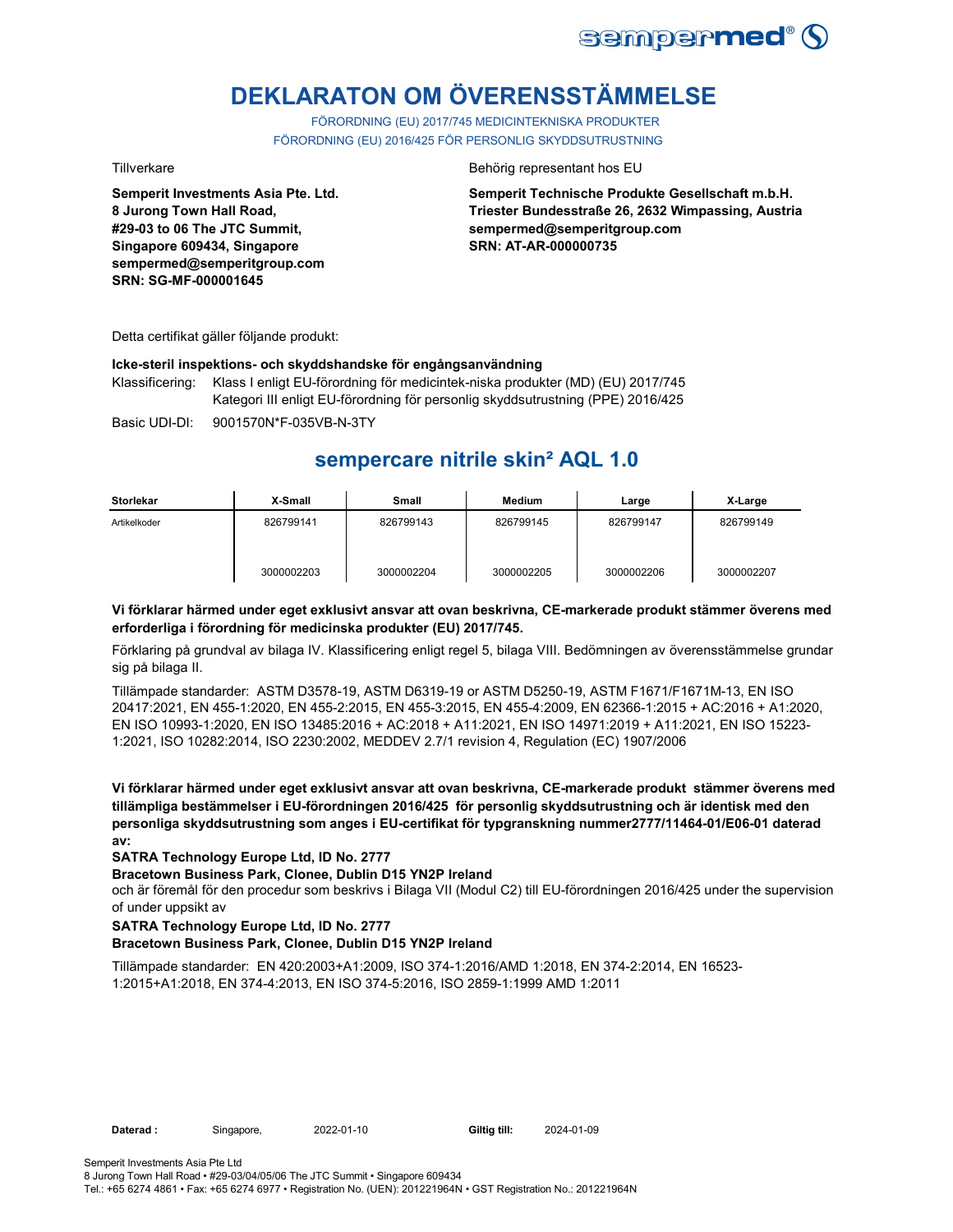

## **KONFORMITETSERKLÆRING**

FORORDNING (EU) 2017/745 OM MEDICINSK UDSTYR FORORDNING (EU) 2016/425 FOR PERSONLIGE VÆRNEMIDLER

Producent **EU-befuldmægtigede** 

**Semperit Technische Produkte Gesellschaft m.b.H. Triester Bundesstraße 26, 2632 Wimpassing, Austria sempermed@semperitgroup.com SRN: AT-AR-000000735**

**Semperit Investments Asia Pte. Ltd. 8 Jurong Town Hall Road, #29-03 to 06 The JTC Summit, Singapore 609434, Singapore sempermed@semperitgroup.com SRN: SG-MF-000001645**

Dette certifikat er gyldigt for følgende produkter:

#### **Ikke-steril undersøgelses- og beskyttelseshandske til engangsbrug**

Klassificering: Klasse I jævnfør (EU) 2017/745 -forordningen for medicinsk udstyr Kategori III jævnfør PVM-forordningen (EU) 2016/425

Basic UDI-DI: 9001570N\*F-035VB-N-3TY

## **sempercare nitrile skin² AQL 1.0**

| Størrelser   | X-Small    | Small      | <b>Medium</b> | Large      | X-Large    |
|--------------|------------|------------|---------------|------------|------------|
| Artikelnumre | 826799141  | 826799143  | 826799145     | 826799147  | 826799149  |
|              | 3000002203 | 3000002204 | 3000002205    | 3000002206 | 3000002207 |

### **Vi bekræfter hermed under fuldt ansvar, at de ovenfor nævnte CE-mærkede produkter stemmer overens med de krav i forordningen for medicinsk udstyr (EU) 2017/745.**

Erklæring på grundlag af bilag IV. Klassificering i henhold til regel 5, bilag VIII. Overensstemmelsesvurderingen er baseret på bilag II.

Anvendte standarder: ASTM D3578-19, ASTM D6319-19 or ASTM D5250-19, ASTM F1671/F1671M-13, EN ISO 20417:2021, EN 455-1:2020, EN 455-2:2015, EN 455-3:2015, EN 455-4:2009, EN 62366-1:2015 + AC:2016 + A1:2020, EN ISO 10993-1:2020, EN ISO 13485:2016 + AC:2018 + A11:2021, EN ISO 14971:2019 + A11:2021, EN ISO 15223- 1:2021, ISO 10282:2014, ISO 2230:2002, MEDDEV 2.7/1 revision 4, Regulation (EC) 1907/2006

### **Vi bekræfter hermed under fuldt ansvar, at de ovenfor nævnte CE-mærkede produkter stemmer overens med med de afgørende bestemmelser i forordningen (EU) 2016/425 for personlige værnemidler, og er genstand for EUcertificering af typeafprøvning nr.2777/11464-01/E06-01 udstedt gennem:**

### **SATRA Technology Europe Ltd, ID No. 2777**

**Bracetown Business Park, Clonee, Dublin D15 YN2P Ireland**

Produkterne er genstand for procedurer jævnfør VII (modul C2) i forordningen med opsyn af

**SATRA Technology Europe Ltd, ID No. 2777**

#### **Bracetown Business Park, Clonee, Dublin D15 YN2P Ireland**

Anvendte standarder: EN 420:2003+A1:2009, ISO 374-1:2016/AMD 1:2018, EN 374-2:2014, EN 16523-1:2015+A1:2018, EN 374-4:2013, EN ISO 374-5:2016, ISO 2859-1:1999 AMD 1:2011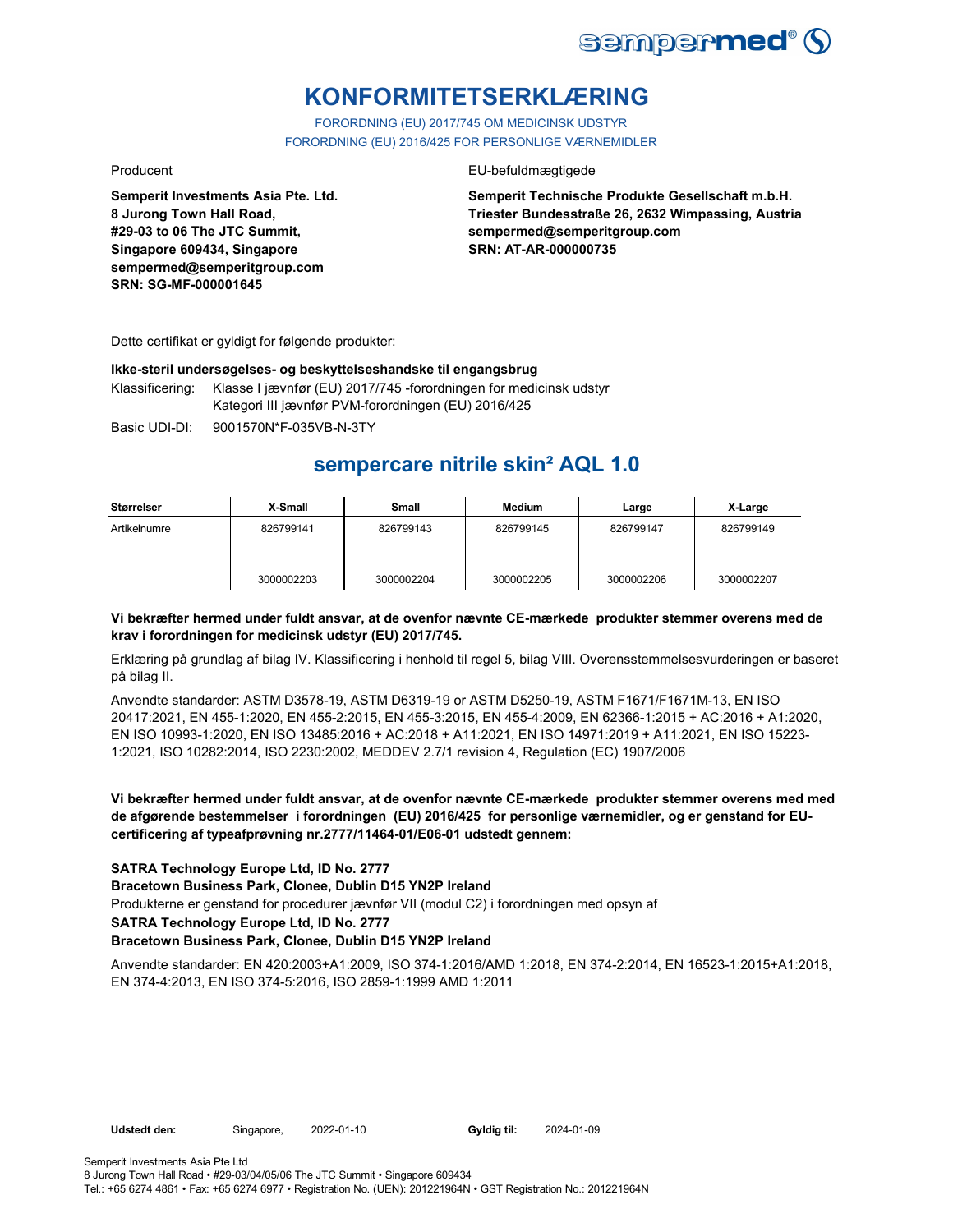

## **KONFORMITETSERKLÆRING**

FORORDNING FOR MEDISINSK UTSTYR (EU) 2017/745 FORORDNING (EU) 2016/425 OM PERSONLIG VERNEUTSTYR

**Semperit Investments Asia Pte. Ltd. 8 Jurong Town Hall Road, #29-03 to 06 The JTC Summit, Singapore 609434, Singapore sempermed@semperitgroup.com SRN: SG-MF-000001645**

#### Produsent **Autorisert representant i EU**

**Semperit Technische Produkte Gesellschaft m.b.H. Triester Bundesstraße 26, 2632 Wimpassing, Austria sempermed@semperitgroup.com SRN: AT-AR-000000735**

Dette sertifikatet er gyldig for følgende produkter:

#### **Ikke-steril undersøkelses- og beskyttelseshanske for engangsbruk**

Klassifisering: Klasse I i henhold til forordning for medisinsk utstyr (EU) 2017/745 Kategori III i henhold til PVU-forordningen (EU) nr. 2016/425

Basic UDI-DI: 9001570N\*F-035VB-N-3TY 9001570N\*F-035VB-N-3T

## **sempercare nitrile skin² AQL 1.0**

| Størrelser    | X-Small    | Small      | Medium     | Large      | X-Large    |
|---------------|------------|------------|------------|------------|------------|
| Artikkelnumre | 826799141  | 826799143  | 826799145  | 826799147  | 826799149  |
|               | 3000002203 | 3000002204 | 3000002205 | 3000002206 | 3000002207 |

#### **Vi erklærer herved under eneansvar at det CE-merkede produktet oppfyller de kravene i Uredbet for medisinsk utstyr (EU) 2017/745.**

Erklæring basert på vedlegg IV. Klassifisering i henhold til regel nr. 5, vedlegg VIII. Samsvarsvurderingen er basert på vedlegg II.

Relevante standarder: ASTM D3578-19, ASTM D6319-19 or ASTM D5250-19, ASTM F1671/F1671M-13, EN ISO 20417:2021, EN 455-1:2020, EN 455-2:2015, EN 455-3:2015, EN 455-4:2009, EN 62366-1:2015 + AC:2016 + A1:2020, EN ISO 10993-1:2020, EN ISO 13485:2016 + AC:2018 + A11:2021, EN ISO 14971:2019 + A11:2021, EN ISO 15223- 1:2021, ISO 10282:2014, ISO 2230:2002, MEDDEV 2.7/1 revision 4, Regulation (EC) 1907/2006

**Vi erklærer herved under eneansvar at det CE-merkede produktet som er nevnt ovenfor oppfyller de relevante bestemmelsene i Forordning (EU) nr. 2016/425 om personlig verneutstyr og er gjenstand for EUtypeprøvesertifikat nr. 2777/11464-01/E06-01 utstedt av:**

**SATRA Technology Europe Ltd, ID No. 2777**

#### **Bracetown Business Park, Clonee, Dublin D15 YN2P Ireland**

Produktet er gjenstand for prosedyren som er beskrevet i Vedlegg VII (Modul C2) i Forordning nr. 2016/425 under tilsyn av

### **SATRA Technology Europe Ltd, ID No. 2777**

#### **Bracetown Business Park, Clonee, Dublin D15 YN2P Ireland**

Relevante standarder: EN 420:2003+A1:2009, ISO 374-1:2016/AMD 1:2018, EN 374-2:2014, EN 16523-1:2015+A1:2018, EN 374-4:2013, EN ISO 374-5:2016, ISO 2859-1:1999 AMD 1:2011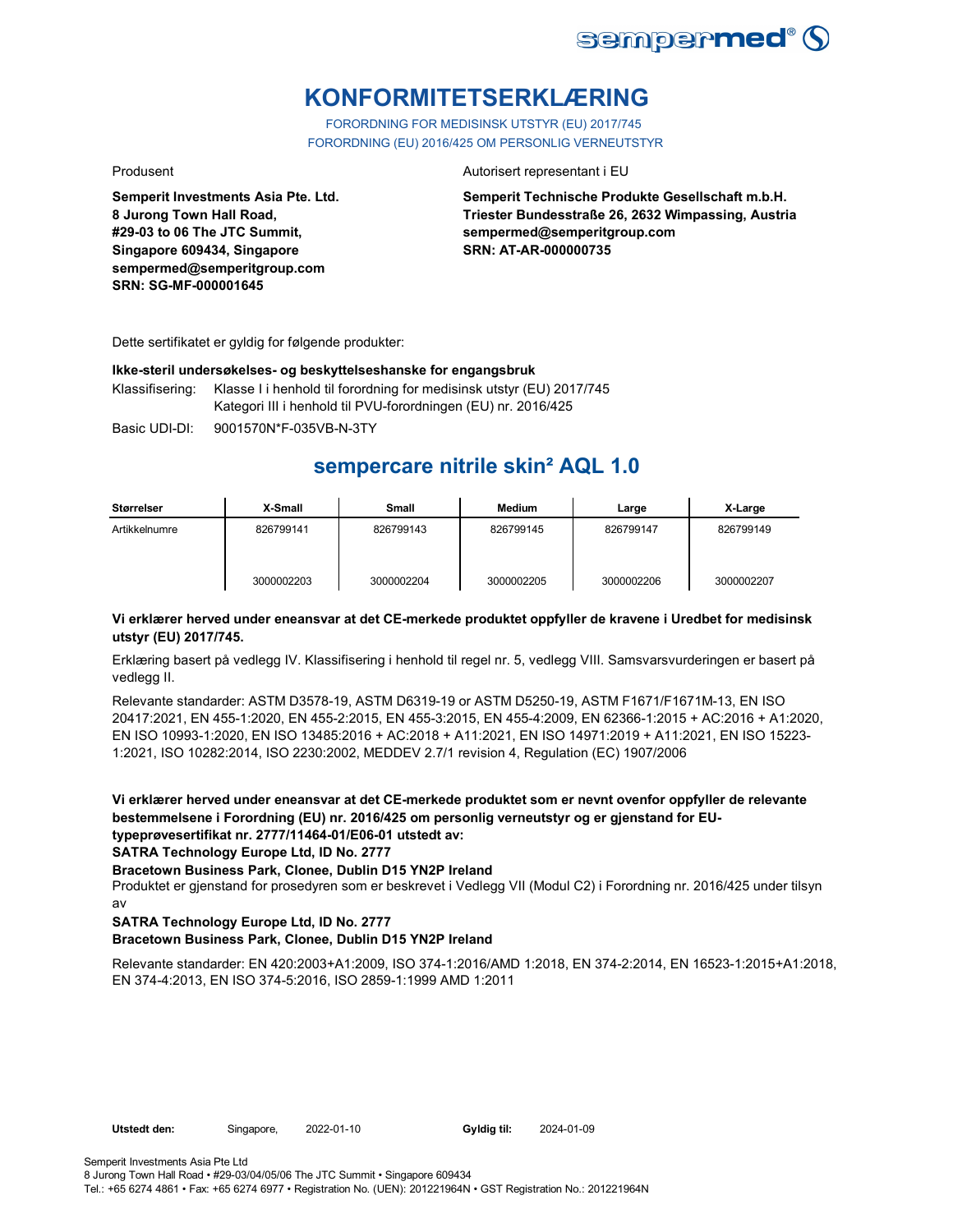

## **VAATIMUSTENMUKAISUUSVAKUUTUS**

LÄÄKINNÄLLISIÄ LAITTEITA KOSKEVA ASETUS (EU) 2017/745 HENKILÖNSUOJAIMISTA ANNETTU ASETUS (EU) 2016/425

**Semperit Investments Asia Pte. Ltd. 8 Jurong Town Hall Road, #29-03 to 06 The JTC Summit, Singapore 609434, Singapore sempermed@semperitgroup.com SRN: SG-MF-000001645**

#### Valmistaja EU:n valtuutettu edustaja

**Semperit Technische Produkte Gesellschaft m.b.H. Triester Bundesstraße 26, 2632 Wimpassing, Austria sempermed@semperitgroup.com SRN: AT-AR-000000735**

Tämä sertifikaatti koskee seuraavia tuotteita:

### **Kertakäyttöinen ei-steriili tutkimus- ja suojakäsine**

Luokitus: Luokka I lääkinnällisiä laitteita koskevan asetuksen (EU) 2017/745 mukaisesti Luokka III henkilönsuojaimista annetun asetuksen (EU) 2016/425 mukaisesti

Basic UDI-DI: 9001570N\*F-035VB-N-3TY

## **sempercare nitrile skin² AQL 1.0**

| Koot         | X-Small    | Small      | Medium     | Large      | X-Large    |
|--------------|------------|------------|------------|------------|------------|
| Tuotenumerot | 826799141  | 826799143  | 826799145  | 826799147  | 826799149  |
|              | 3000002203 | 3000002204 | 3000002205 | 3000002206 | 3000002207 |

### **Täten vahvistamme yksinomaisella vastuullamme, että CE-merkityt tuotteet vastaavat lääkinnällisiä laitteita koskevan asetuksen (EU) 2017/745 mukaisia vaatimuksia.**

Liitteeseen IV perustuva julistus. Luokitus liitteen VIII 5 säännön mukaisesti. Vaatimustenmukaisuuden arviointi perustuu liitteeseen II.

Sovelletut standardit: ASTM D3578-19, ASTM D6319-19 or ASTM D5250-19, ASTM F1671/F1671M-13, EN ISO 20417:2021, EN 455-1:2020, EN 455-2:2015, EN 455-3:2015, EN 455-4:2009, EN 62366-1:2015 + AC:2016 + A1:2020, EN ISO 10993-1:2020, EN ISO 13485:2016 + AC:2018 + A11:2021, EN ISO 14971:2019 + A11:2021, EN ISO 15223-1:2021, ISO 10282:2014, ISO 2230:2002, MEDDEV 2.7/1 revision 4, Regulation (EC) 1907/2006

**Täten vahvistamme yksinomaisella vastuullamme, että yllä mainitut CE-merkityt tuotteet vastaavat henkilönsuojaimista annetun asetuksen (EU) 2016/425 mukaisia perustavanlaatuisia vaatimuksia ja niihin sovelletaan EU:n tyyppitarkastustodistusta nro 2777/11464-01/E06-01 laadittu :**

**SATRA Technology Europe Ltd, ID No. 2777**

### **Bracetown Business Park, Clonee, Dublin D15 YN2P Ireland**

Tuotteet ovat asetuksen liitteen VII (moduuli C2) mukaisen menettelyn kohteena, valvonnan suorittaa

**SATRA Technology Europe Ltd, ID No. 2777**

### **Bracetown Business Park, Clonee, Dublin D15 YN2P Ireland**

Sovelletut standardit: EN 420:2003+A1:2009, ISO 374-1:2016/AMD 1:2018, EN 374-2:2014, EN 16523-1:2015+A1:2018, EN 374-4:2013, EN ISO 374-5:2016, ISO 2859-1:1999 AMD 1:2011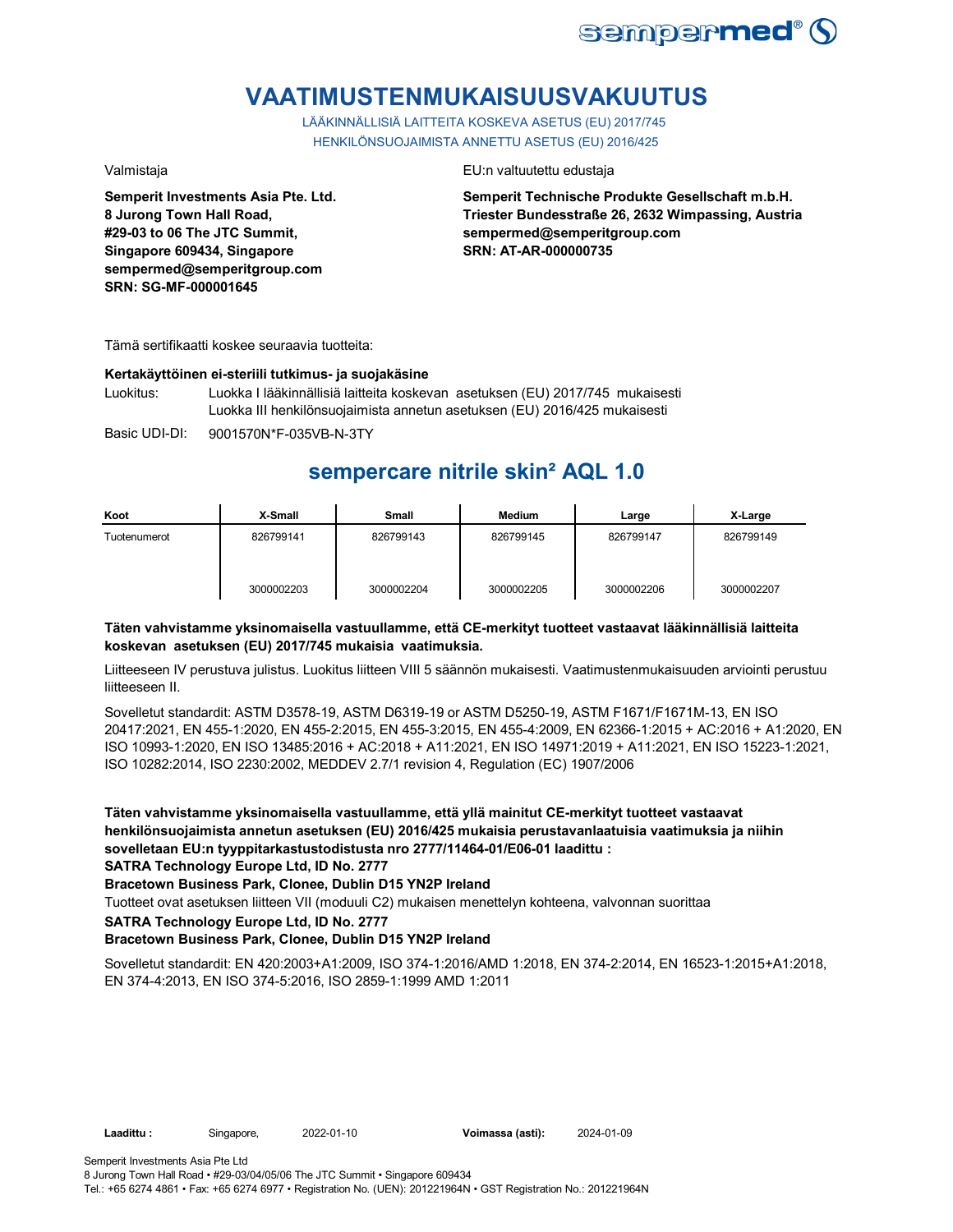

# **ATITIKTIES DEKLARACIJA**

REGLAMENTAS DĖL MEDICINOS PRIETAISŲ (ES) 2017/745 REGLAMENTAS (ES) 2016/425 DĖL ASMENINIŲ APSAUGOS PRIEMONIŲ

**Semperit Investments Asia Pte. Ltd. 8 Jurong Town Hall Road, #29-03 to 06 The JTC Summit, Singapore 609434, Singapore sempermed@semperitgroup.com SRN: SG-MF-000001645**

### Gamintojas ES įgaliotas asmuo

**Semperit Technische Produkte Gesellschaft m.b.H. Triester Bundesstraße 26, 2632 Wimpassing, Austria sempermed@semperitgroup.com SRN: AT-AR-000000735**

Šis sertifikatas galioja toliau nurodytiems produktams:

### **Nesterilios vienkartinio naudojimo apžiūros ir apsauginės pirštinės**

- Klasifikacija: I klasė pagal reglamentą dėl medicinos prietaisų (ES) 2017/745 III kategorija pagal reglamentą (ES) 2016/425 dėl asmeninių apsaugos priemonių
- Basic UDI-DI: 9001570N\*F-035VB-N-3TY 9001570N\*F-035VB-N-3T

## **sempercare nitrile skin² AQL 1.0**

| Dydžiai         | X-Small    | Small      | Medium     | Large      | X-Large    |
|-----------------|------------|------------|------------|------------|------------|
| Prekiu numeriai | 826799141  | 826799143  | 826799145  | 826799147  | 826799149  |
|                 | 3000002203 | 3000002204 | 3000002205 | 3000002206 | 3000002207 |

### **Prisiimdami visą atsakomybę šiuo dokumentu patvirtiname, kad CE paženklinti produktai atitinka reglamentą dėl medicinos prietaisų (ES) 2017/745 reikalavimus.**

Deklaracija, pagrįsta IV priedu. Klasifikavimas pagal VIII priedo 5 taisyklę. Atitikties įvertinimas pagal II priedą.

Taikomi standartai: ASTM D3578-19, ASTM D6319-19 or ASTM D5250-19, ASTM F1671/F1671M-13, EN ISO 20417:2021, EN 455-1:2020, EN 455-2:2015, EN 455-3:2015, EN 455-4:2009, EN 62366-1:2015 + AC:2016 + A1:2020, EN ISO 10993-1:2020, EN ISO 13485:2016 + AC:2018 + A11:2021, EN ISO 14971:2019 + A11:2021, EN ISO 15223-1:2021, ISO 10282:2014, ISO 2230:2002, MEDDEV 2.7/1 revision 4, Regulation (EC) 1907/2006

**Prisiimdami visą atsakomybę, šiuo dokumentu patvirtiname, kad anksčiau paminėti CE paženklinti produktai atitinka svarbiausius reglamentą dėl asmeninių apsaugos priemonių (ES) 2016/425 reikalavimus ir yra ES tipo tyrimo sertifikato Nr. objektas. 2777/11464-01/E06-01 išduota :**

### **SATRA Technology Europe Ltd, ID No. 2777**

### **Bracetown Business Park, Clonee, Dublin D15 YN2P Ireland**

Produktai yra metodo objektas pagal reglamentą VII priedą (modulis C2) prižiūrint

**SATRA Technology Europe Ltd, ID No. 2777**

### **Bracetown Business Park, Clonee, Dublin D15 YN2P Ireland**

Taikomi standartai: EN 420:2003+A1:2009, ISO 374-1:2016/AMD 1:2018, EN 374-2:2014, EN 16523-1:2015+A1:2018, EN 374- 4:2013, EN ISO 374-5:2016, ISO 2859-1:1999 AMD 1:2011

Galioja iki: 2024-01-09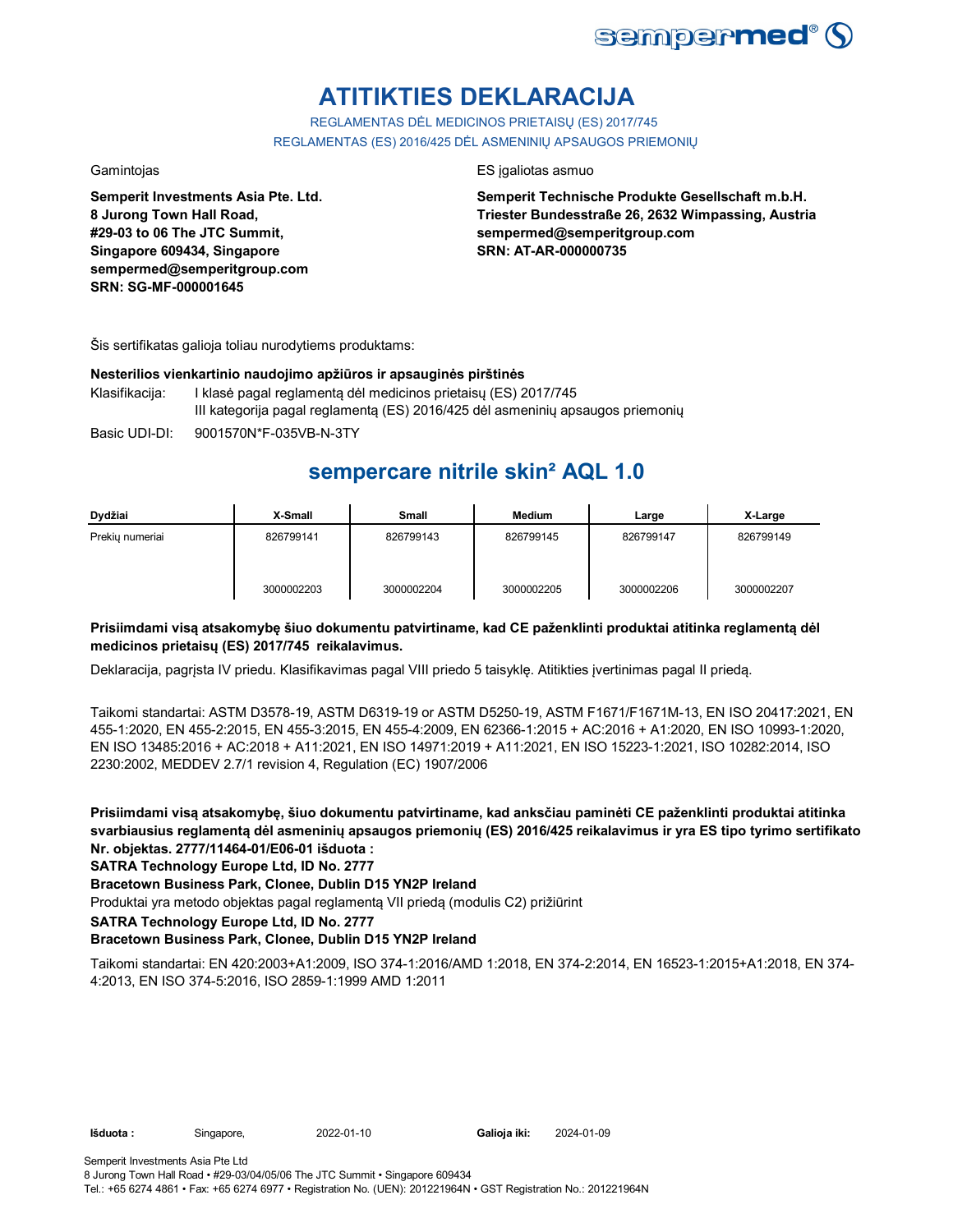

# **ATBILSTĪBAS DEKLARĀCIJA**

MEDICĪNAS IERĪČU REGULA (ES) 2017/745

REGULA (ES) 2016/425 PAR INDIVIDUĀLAJIEM AIZSARDZĪBAS LĪDZEKLIEM

#### Likumīgais ražotājs **Pilnvarotais pārstāvis ES**

**Semperit Technische Produkte Gesellschaft m.b.H. Triester Bundesstraße 26, 2632 Wimpassing, Austria sempermed@semperitgroup.com SRN: AT-AR-000000735**

**8 Jurong Town Hall Road, #29-03 to 06 The JTC Summit, Singapore 609434, Singapore sempermed@semperitgroup.com SRN: SG-MF-000001645**

**Semperit Investments Asia Pte. Ltd.**

Šis sertifikāts ir derīgs šādam produktam:

#### **Nesterili izmeklēšanas aizsargcimdi vienreizējai lietošanai**

Klasifikācija: I klase saskaņā ar medicīnas ierīču Regulu (ES) 2017/745 III kategorija saskaņā ar IAL Regulu (ES) 2016/425

Basic UDI-DI: 9001570N\*F-035VB-N-3TY 9001570N\*F-035VB-N-3T

## **sempercare nitrile skin² AQL 1.0**

| Izmēri          | X-Small    | Small      | Medium     | Large      | X-Large    |
|-----------------|------------|------------|------------|------------|------------|
| Artikula numurs | 826799141  | 826799143  | 826799145  | 826799147  | 826799149  |
|                 | 3000002203 | 3000002204 | 3000002205 | 3000002206 | 3000002207 |

### **Ar šo mēs apliecinām, ka iepriekš aprakstītais produkts ar CE marķējumu atbilst medicīnas ierīču (ES) 2017/745 regulas prasībām.**

Deklarācija, pamatojoties uz IV pielikumu. Klasifikācija saskaņā ar VIII pielikuma 5. noteikumu. Atbilstības novērtēšanas pamatā ir II pielikums.

Piemērotie standarti: ASTM D3578-19, ASTM D6319-19 or ASTM D5250-19, ASTM F1671/F1671M-13, EN ISO 20417:2021, EN 455-1:2020, EN 455-2:2015, EN 455-3:2015, EN 455-4:2009, EN 62366-1:2015 + AC:2016 + A1:2020, EN ISO 10993-1:2020, EN ISO 13485:2016 + AC:2018 + A11:2021, EN ISO 14971:2019 + A11:2021, EN ISO 15223- 1:2021, ISO 10282:2014, ISO 2230:2002, MEDDEV 2.7/1 revision 4, Regulation (EC) 1907/2006

**Ar šo mēs apliecinām, ka iepriekš aprakstītais produkts ar CE marķējumu atbilst Regulas (ES) 2016/425 par individuālajiem aizsardzības līdzekļiem piemērojamajiem noteikumiem un ir identisks individuālajiem aizsardzības līdzekļiem, uz kuriem attiecas ES tipa pārbaudes sertifikāts Nr. 2777/11464-01/E06-01 izdots :**

### **SATRA Technology Europe Ltd, ID No. 2777**

**Bracetown Business Park, Clonee, Dublin D15 YN2P Ireland**

un uz to attiecas Regulas (ES) 2016/425 VII pielikumā (C2 modulis) noteiktā procedūra

**SATRA Technology Europe Ltd, ID No. 2777**

#### **Bracetown Business Park, Clonee, Dublin D15 YN2P Ireland**

Piemērotie standarti: EN 420:2003+A1:2009, ISO 374-1:2016/AMD 1:2018, EN 374-2:2014, EN 16523-1:2015+A1:2018, EN 374-4:2013, EN ISO 374-5:2016, ISO 2859-1:1999 AMD 1:2011

**Izdots :** Singapore, 2022-01-10 **Derīgs līdz:**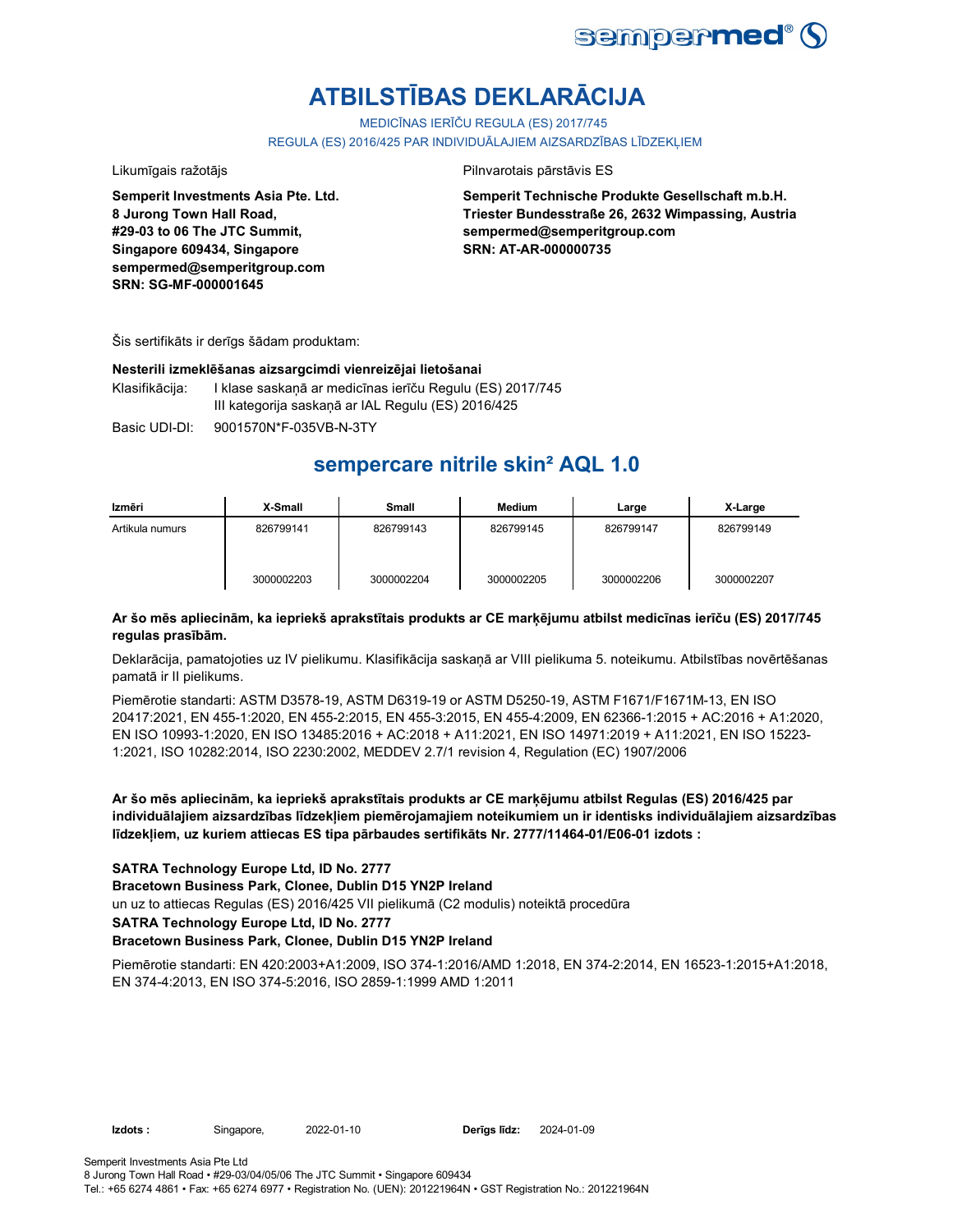

## **VASTAVUSDEKLARATSIOON**

MEDITSIINITOODETE MÄÄRUS (EL) 2017/745 ISIKUKAITSEVAHENDITE MÄÄRUS (EL) 2016/425

**Semperit Investments Asia Pte. Ltd. 8 Jurong Town Hall Road, #29-03 to 06 The JTC Summit, Singapore 609434, Singapore sempermed@semperitgroup.com SRN: SG-MF-000001645**

Tootja Volitatud esindaja EL-is

**Semperit Technische Produkte Gesellschaft m.b.H. Triester Bundesstraße 26, 2632 Wimpassing, Austria sempermed@semperitgroup.com SRN: AT-AR-000000735**

See sertifikaat kehtib järgmistele toodetele:

#### **Mittesteriilne läbivaatus- ja kaitsekinnas ühekordseks kasutuseks**

Klassifikatsioon: I klass kooskõlas meditsiinitoodete määrusega (EU) 2017/745 III kategooria kooskõlas isikukaitsevahendite määrusega (EL) 2016/425

Basic UDI-DI: 9001570N\*F-035VB-N-3TY 9001570N\*F-035VB-N-3T

## **sempercare nitrile skin² AQL 1.0**

| Suurused     | X-Small    | <b>Small</b> | Medium     | Large      | X-Large    |
|--------------|------------|--------------|------------|------------|------------|
| Tootenumbrid | 826799141  | 826799143    | 826799145  | 826799147  | 826799149  |
|              | 3000002203 | 3000002204   | 3000002205 | 3000002206 | 3000002207 |

### **Kinnitame oma ainuvastutusel, et CE-märgisega tooted on kooskõlas meditsiinitoodete määruse (EU) 2017/745 nõuetega.**

Deklaratsioon põhineb IV lisal. Klassifikatsioon kooskõlas VIII lisa 5. reegliga. Vastavushindamine põhineb II lisal.

Kohaldatud normid: ASTM D3578-19, ASTM D6319-19 or ASTM D5250-19, ASTM F1671/F1671M-13, EN ISO 20417:2021, EN 455-1:2020, EN 455-2:2015, EN 455-3:2015, EN 455-4:2009, EN 62366-1:2015 + AC:2016 + A1:2020, EN ISO 10993- 1:2020, EN ISO 13485:2016 + AC:2018 + A11:2021, EN ISO 14971:2019 + A11:2021, EN ISO 15223-1:2021, ISO 10282:2014, ISO 2230:2002, MEDDEV 2.7/1 revision 4, Regulation (EC) 1907/2006

**Kinnitame oma ainuvastutusel, et eespool nimetatud CE-märgistusega tooted on kooskõlas isikukaitsevahendite määruse (EL) 2016/425 põhisätetega ning on identsed isikukaitsevahenditega, mille kohta on välja antud EÜ tüübihindamistõend nr2777/11464-01/E06-01 välja :**

**SATRA Technology Europe Ltd, ID No. 2777**

### **Bracetown Business Park, Clonee, Dublin D15 YN2P Ireland**

Toodetele kohaldub määruse VII lisa (moodul C2) menetlus, mille üle teostab järelevalvet

**SATRA Technology Europe Ltd, ID No. 2777**

### **Bracetown Business Park, Clonee, Dublin D15 YN2P Ireland**

Kohaldatud normid: EN 420:2003+A1:2009, ISO 374-1:2016/AMD 1:2018, EN 374-2:2014, EN 16523-1:2015+A1:2018, EN 374- 4:2013, EN ISO 374-5:2016, ISO 2859-1:1999 AMD 1:2011

**Kehtivusaeg: 2024-01-09**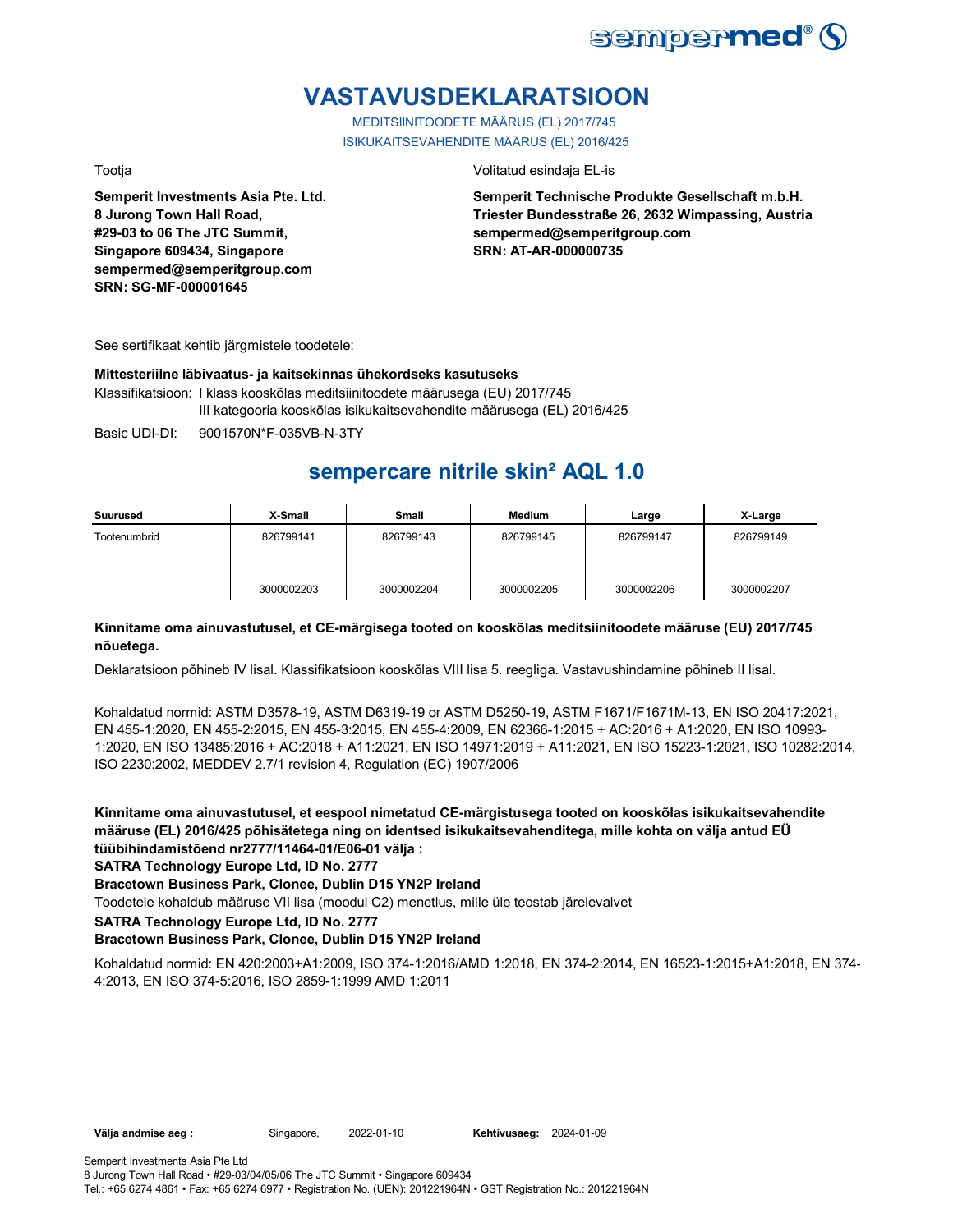

# **PROHLÁŠENÍ O SHODĚ**

NAŘÍZENÍ O ZDRAVOTNICKÝCH PROSTŘEDCÍCH (EU) 2017/745 NAŘÍZENÍ (EU) 2016/425 PRO OSOBNÍ OCHRANNÉ PROSTŘEDKY

**Semperit Investments Asia Pte. Ltd. 8 Jurong Town Hall Road, #29-03 to 06 The JTC Summit, Singapore 609434, Singapore sempermed@semperitgroup.com SRN: SG-MF-000001645**

Výrobce EU zplnomocněný zástupce

**Semperit Technische Produkte Gesellschaft m.b.H. Triester Bundesstraße 26, 2632 Wimpassing, Austria sempermed@semperitgroup.com SRN: AT-AR-000000735**

Tento certifikát je platný pro následující produkty:

#### **Nesterilní vyšetřovací a ochranné rukavice pro jednorázové použití**

Klasifikace Třída I podle nařízení o zdravotnických prostředcích (EU) 2017/745 Kategorie III podle nařízení o OOP (EU) 2016/425

Basic UDI-DI: 9001570N\*F-035VB-N-3TY

## **sempercare nitrile skin² AQL 1.0**

| Velikosti      | X-Small    | Small      | <b>Medium</b> | Large      | X-Large    |
|----------------|------------|------------|---------------|------------|------------|
| Číslo produktu | 826799141  | 826799143  | 826799145     | 826799147  | 826799149  |
|                | 3000002203 | 3000002204 | 3000002205    | 3000002206 | 3000002207 |

### **Tímto potvrzujeme s výlučnou odpovědností, že produkty označené CE souhlasí se požadavky nařízení o zdravotnických prostředcích (EU) 2017/745.**

Prohlášení na základě přílohy IV. Klasifikace podle pravidla 5 přílohy VIII. Posouzení shody je založeno na příloze II.

Použité normy: ASTM D3578-19, ASTM D6319-19 or ASTM D5250-19, ASTM F1671/F1671M-13, EN ISO 20417:2021, EN 455-1:2020, EN 455-2:2015, EN 455-3:2015, EN 455-4:2009, EN 62366-1:2015 + AC:2016 + A1:2020, EN ISO 10993- 1:2020, EN ISO 13485:2016 + AC:2018 + A11:2021, EN ISO 14971:2019 + A11:2021, EN ISO 15223-1:2021, ISO 10282:2014, ISO 2230:2002, MEDDEV 2.7/1 revision 4, Regulation (EC) 1907/2006

**Tímto potvrzujeme s výlučnou odpovědností, že výše uvedené produkty označené jako CE souhlasí s příslušnými ustanoveními nařízení (EU) 2016/425 pro Osobní ochranné prostředky a jsou předmětem přezkoušení EU č.2777/11464-01/E06-01 vystaveno :**

**SATRA Technology Europe Ltd, ID No. 2777**

**Bracetown Business Park, Clonee, Dublin D15 YN2P Ireland**

Produkty jsou předmětem procesu podle dodatku VII (moduly, C2) nařízení pod dohledem

**SATRA Technology Europe Ltd, ID No. 2777**

### **Bracetown Business Park, Clonee, Dublin D15 YN2P Ireland**

Použité normy: EN 420:2003+A1:2009, ISO 374-1:2016/AMD 1:2018, EN 374-2:2014, EN 16523-1:2015+A1:2018, EN 374- 4:2013, EN ISO 374-5:2016, ISO 2859-1:1999 AMD 1:2011

2024-01-09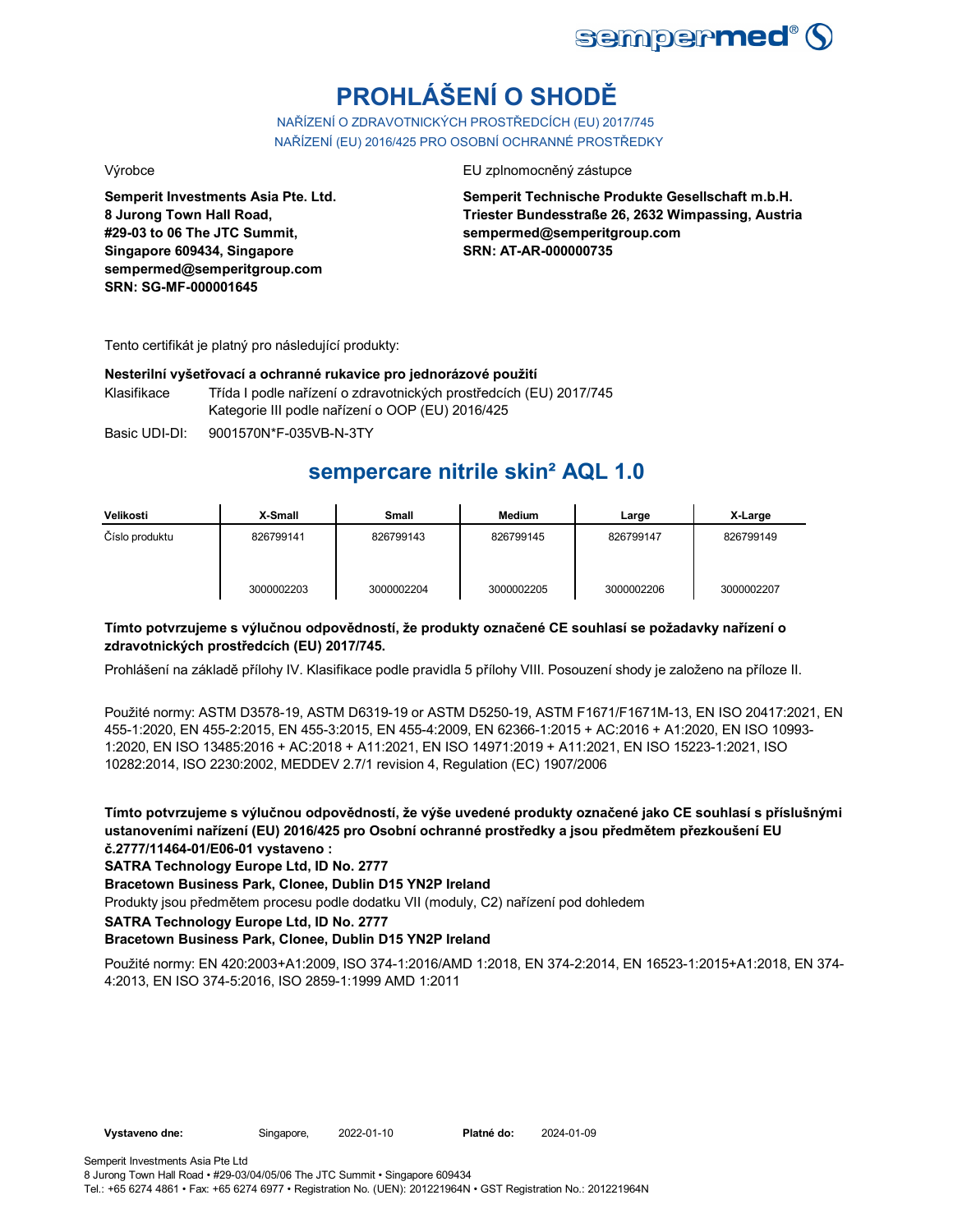

# **VYHLÁSENIE O ZHODE**

NARIADENIE (EU) 2017/745 O ZDRAVOTNÍCKYCH POMÔCKACH NARIADENIE (EÚ) 2016/425 O OSOBNÝCH OCHRANNÝCH PROSTRIEDKOCH

**Semperit Investments Asia Pte. Ltd. 8 Jurong Town Hall Road, #29-03 to 06 The JTC Summit, Singapore 609434, Singapore sempermed@semperitgroup.com SRN: SG-MF-000001645**

#### Výrobca Splnomocnenec pre EÚ

**Semperit Technische Produkte Gesellschaft m.b.H. Triester Bundesstraße 26, 2632 Wimpassing, Austria sempermed@semperitgroup.com SRN: AT-AR-000000735**

Tento certifikát je platný pre nasledujúce body:

#### **Nesterilné vyšetrovacie a ochranné rukavice na jedno použitie**

Klasifikácia: Trieda I podľa Nariadenia (EU) 2017/745 o zdravotníckych pomôckach Kategória III podľa Nariadenia o osobných ochranných pomôckach (EU) 2016/425

Basic UDI-DI: 9001570N\*F-035VB-N-3TY 9001570N\*F-035VB-N-3T

## **sempercare nitrile skin² AQL 1.0**

| Veľkosti      | X-Small    | <b>Small</b> | <b>Medium</b> | Large      | X-Large    |
|---------------|------------|--------------|---------------|------------|------------|
| Výrobné čísla | 826799141  | 826799143    | 826799145     | 826799147  | 826799149  |
|               | 3000002203 | 3000002204   | 3000002205    | 3000002206 | 3000002207 |

### **Týmto vo svojej výhradnej zodpovednosti potvrdzujeme, že výrobky označené symbolom CE sú v súlade so požiadavkami Nariadenia (EU) 2017/745 o zdravotníckych pomôckach.**

Vyhlásenie na základe prílohy IV. Klasifikácia podľa pravidla 5 prílohy VIII. Posudzovanie zhody je založené na prílohe II.

Súvisiace normy: ASTM D3578-19, ASTM D6319-19 or ASTM D5250-19, ASTM F1671/F1671M-13, EN ISO 20417:2021, EN 455-1:2020, EN 455-2:2015, EN 455-3:2015, EN 455-4:2009, EN 62366-1:2015 + AC:2016 + A1:2020, EN ISO 10993- 1:2020, EN ISO 13485:2016 + AC:2018 + A11:2021, EN ISO 14971:2019 + A11:2021, EN ISO 15223-1:2021, ISO 10282:2014, ISO 2230:2002, MEDDEV 2.7/1 revision 4, Regulation (EC) 1907/2006

**Týmto vo svojej výhradnej zodpovednosti potvrdzujeme, že výrobky označené symbolom CE sú v súlade so smerodajnými ustanoveniami Nariadenia (EÚ) 2016/425 o osobných ochranných prostriedkoch a sú predmetom EU - Osvedčenia o typovej skúške č. 2777/11464-01/E06-01 vyhotovené :**

### **SATRA Technology Europe Ltd, ID No. 2777**

**Bracetown Business Park, Clonee, Dublin D15 YN2P Ireland**

Výrobky sú predmetom konania podľa dodatku VII (moduly C2) Nariadenia pod dohľadom

#### **SATRA Technology Europe Ltd, ID No. 2777**

### **Bracetown Business Park, Clonee, Dublin D15 YN2P Ireland**

Súvisiace normy: EN 420:2003+A1:2009, ISO 374-1:2016/AMD 1:2018, EN 374-2:2014, EN 16523-1:2015+A1:2018, EN 374-4:2013, EN ISO 374-5:2016, ISO 2859-1:1999 AMD 1:2011

2024-01-09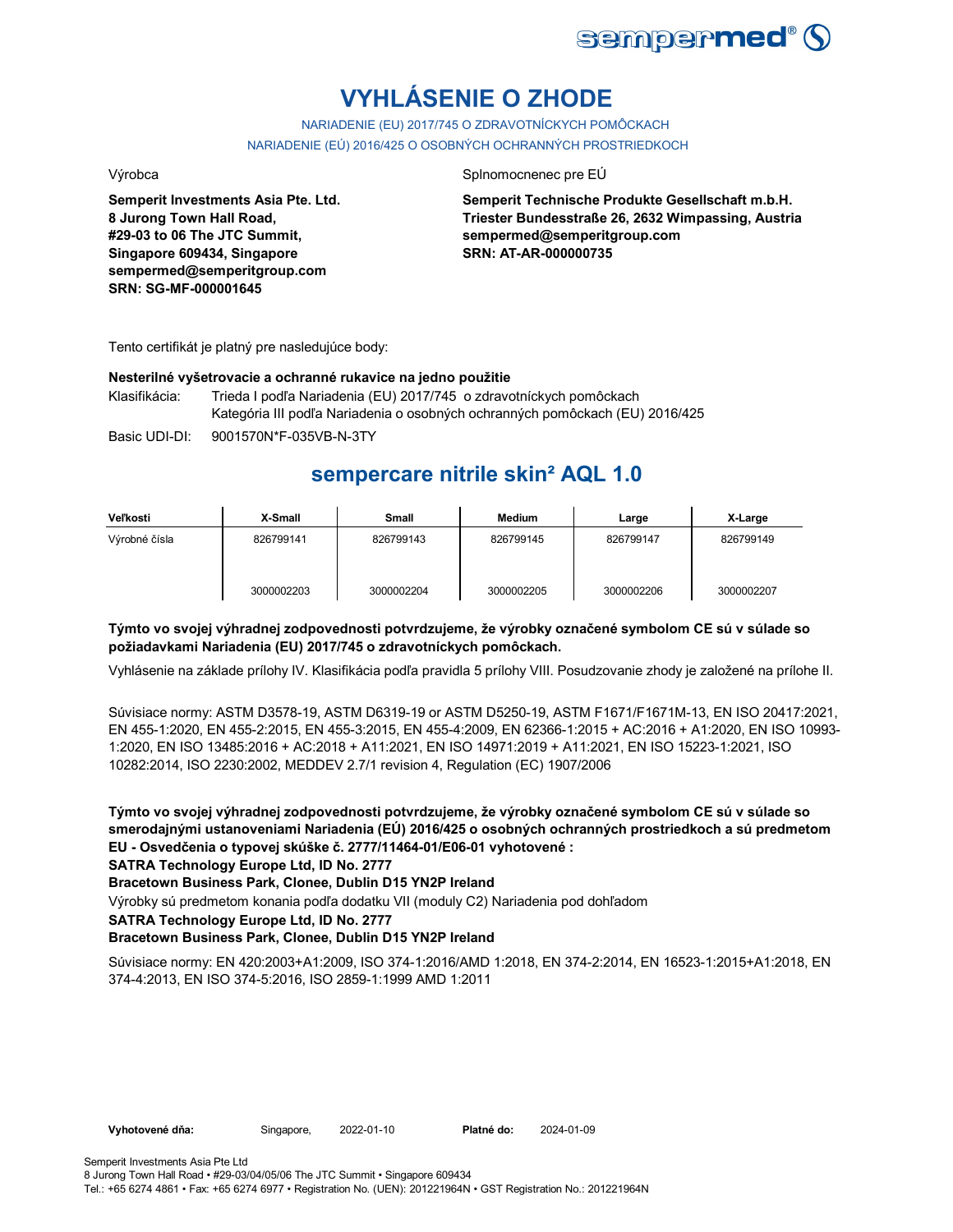

# **MEGFELELŐSÉGI NYILATKOZAT**

ORVOSTECHNIKAI ESZKÖZÖKRŐL SZÓLÓ (EU) 2017/745 RENDELET EGYÉNI VÉDŐESZKÖZÖKRŐL SZÓLÓ (EU) 2016/425 RENDELET

**Semperit Investments Asia Pte. Ltd. 8 Jurong Town Hall Road, #29-03 to 06 The JTC Summit, Singapore 609434, Singapore sempermed@semperitgroup.com SRN: SG-MF-000001645**

### Gyártó EU-meghatalmazott

**Semperit Technische Produkte Gesellschaft m.b.H. Triester Bundesstraße 26, 2632 Wimpassing, Austria sempermed@semperitgroup.com SRN: AT-AR-000000735**

Ez a tanúsítvány a következő termékekre érvényes:

#### **Egyszer használatos, nem steril vizsgálati- és védőkesztyű**

Osztályozás: I. osztály az orvostechnikai eszközökről szóló (EU) 2017/745 rendelet szerint III. kategória az egyéni védőeszközökről szóló (EU) 2016/425 rendelet szerint

Basic UDI-DI: 9001570N\*F-035VB-N-3TY 9001570N\*F-035VB-N-3T

## **sempercare nitrile skin² AQL 1.0**

| Méretek    | X-Small    | Small      | Medium     | Large      | X-Large    |
|------------|------------|------------|------------|------------|------------|
| Cikkszámok | 826799141  | 826799143  | 826799145  | 826799147  | 826799149  |
|            | 3000002203 | 3000002204 | 3000002205 | 3000002206 | 3000002207 |

#### **Ezennel kizárólagos felelősségünk mellett kijelentjük, hogy a CE jelzésű termékek eszközökről szóló (EU) 2017/745 rendelet alapvető előírásainak.**

Con la presente, dichiariamo sotto la nostra esclusiva responsabilità che il prodotto con marchio CE sopra descritto soddisfa i requisiti del regolamento sui dispositivi medici (UE) 2017/745 .

Alkalmazott szabványok: ASTM D3578-19, ASTM D6319-19 or ASTM D5250-19, ASTM F1671/F1671M-13, EN ISO 20417:2021, EN 455-1:2020, EN 455-2:2015, EN 455-3:2015, EN 455-4:2009, EN 62366-1:2015 + AC:2016 + A1:2020, EN ISO 10993-1:2020, EN ISO 13485:2016 + AC:2018 + A11:2021, EN ISO 14971:2019 + A11:2021, EN ISO 15223- 1:2021, ISO 10282:2014, ISO 2230:2002, MEDDEV 2.7/1 revision 4, Regulation (EC) 1907/2006

**Ezennel kizárólagos felelősségünk mellett kijelentjük, hogy a fent említett CE jelzésű termékek megfelelnek az egyéni védőeszközökre irányuló 2016/425/EU rendelet vonatkozó előírásainak és vonatkozik rájuk a megfelelő számú EU-típusvizsgálati tanúsítvány 2777/11464-01/E06-01 kelt : SATRA Technology Europe Ltd, ID No. 2777**

**Bracetown Business Park, Clonee, Dublin D15 YN2P Ireland**

A termékekre vonatkozik a rendelet VII. melléklete (C2 modul) szerinti eljárás a következő személy felügyelete mellett: **SATRA Technology Europe Ltd, ID No. 2777**

#### **Bracetown Business Park, Clonee, Dublin D15 YN2P Ireland**

Alkalmazott szabványok: EN 420:2003+A1:2009, ISO 374-1:2016/AMD 1:2018, EN 374-2:2014, EN 16523- 1:2015+A1:2018, EN 374-4:2013, EN ISO 374-5:2016, ISO 2859-1:1999 AMD 1:2011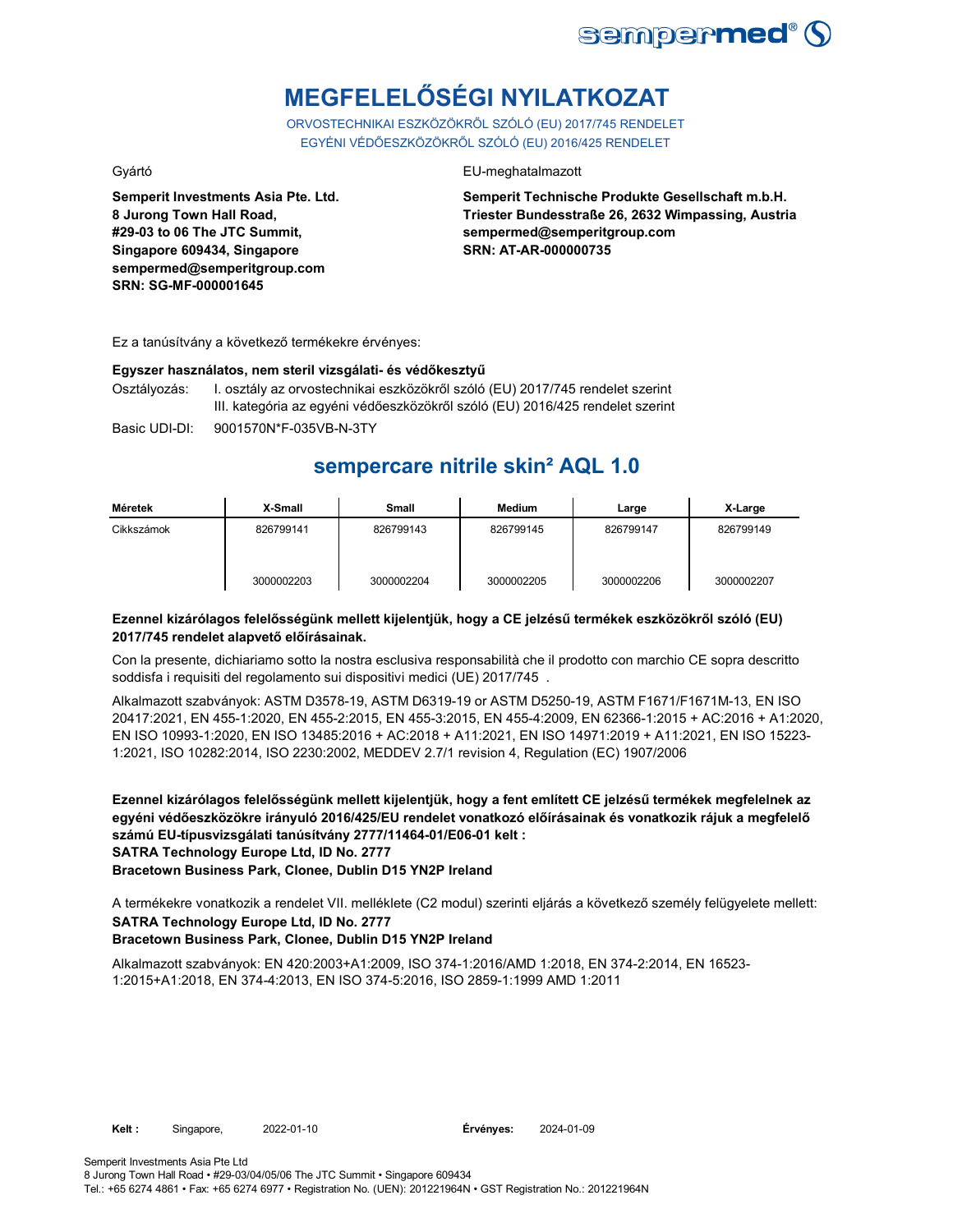

## **IZJAVA O SKLADNOSTI**

UREDBA O MEDICINSKIH PRIPOMOČKIH (EU) 2017/745/EGS UREDBA (EU) 2016/425 ZA OSEBNO VAROVALNO OPREMO

**Semperit Investments Asia Pte. Ltd. 8 Jurong Town Hall Road, #29-03 to 06 The JTC Summit, Singapore 609434, Singapore sempermed@semperitgroup.com SRN: SG-MF-000001645**

#### Proizvajalec **Proizvajalec** Pooblaščen zastopnik EU

**Semperit Technische Produkte Gesellschaft m.b.H. Triester Bundesstraße 26, 2632 Wimpassing, Austria sempermed@semperitgroup.com SRN: AT-AR-000000735**

To potrdilo velja za naslednje izdelke:

#### **Nesterilne zaščitne rokavice in rokavice za preglede za enkratno uporabo**

Klasifikacija: Razred I v skladu z Uredbo o medicinskih pripomočkih (EU) 2017/745/EGS Kategorija III v skladu z Uredbo OVO (EU) 2016/425

Basic UDI-DI: 9001570N\*F-035VB-N-3TY 9001570N\*F-035VB-N-3T

## **sempercare nitrile skin² AQL 1.0**

| Velikosti         | X-Small    | Small      | <b>Medium</b> | Large      | X-Large    |
|-------------------|------------|------------|---------------|------------|------------|
| Številke izdelkov | 826799141  | 826799143  | 826799145     | 826799147  | 826799149  |
|                   | 3000002203 | 3000002204 | 3000002205    | 3000002206 | 3000002207 |

### **S to izključno odgovornostjo izjavljamo, da so izdelki z oznako CE v skladu z zahtevami Uredbe za medicinske pripomočke (EU) 2017/745.**

Izjava na podlagi Priloge IV. Razvrstitev v skladu s Prilogo VIII k Pravilniku 5. Ocenjevanje skladnosti temelji na Prilogi II.

Uporabljeni standardi: ASTM D3578-19, ASTM D6319-19 or ASTM D5250-19, ASTM F1671/F1671M-13, EN ISO 20417:2021, EN 455-1:2020, EN 455-2:2015, EN 455-3:2015, EN 455-4:2009, EN 62366-1:2015 + AC:2016 + A1:2020, EN ISO 10993-1:2020, EN ISO 13485:2016 + AC:2018 + A11:2021, EN ISO 14971:2019 + A11:2021, EN ISO 15223- 1:2021, ISO 10282:2014, ISO 2230:2002, MEDDEV 2.7/1 revision 4, Regulation (EC) 1907/2006

**S to izključno odgovornostjo izjavljamo, da so zgoraj navedeni izdelki z oznako CE v skladu z bistvenimi zahtevami Uredbe (EU) 2016/425 za osebno varovalno opremo in so predmet certifikata ES o pregledu tipa št. 2777/11464-01/E06-01 izdano :**

### **SATRA Technology Europe Ltd, ID No. 2777**

**Bracetown Business Park, Clonee, Dublin D15 YN2P Ireland**

Izdelki so predmet postopka v skladu s Prilogo VII (modul C2) uredbe pod nadzorom

#### **SATRA Technology Europe Ltd, ID No. 2777**

### **Bracetown Business Park, Clonee, Dublin D15 YN2P Ireland**

Uporabljeni standardi: EN 420:2003+A1:2009, ISO 374-1:2016/AMD 1:2018, EN 374-2:2014, EN 16523-1:2015+A1:2018, EN 374-4:2013, EN ISO 374-5:2016, ISO 2859-1:1999 AMD 1:2011

**Izdano dne:** Singapore, 2022-01-10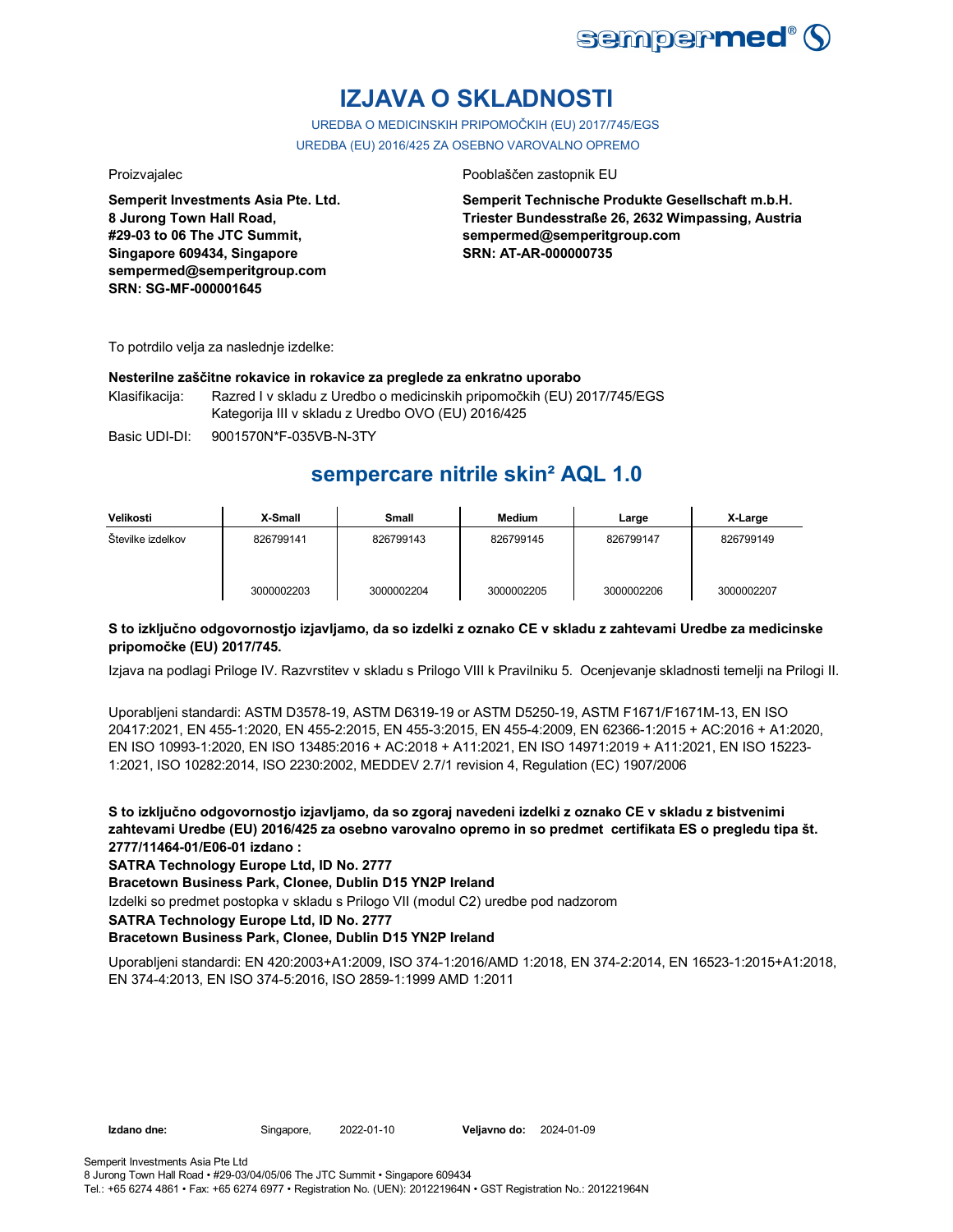

# **IZJAVA O SUKLADNOSTI**

UREDBA O MEDICINSKIM PROIZVODIMA (EU) 2017/745 UREDBA (EU) 2016/425 O OSOBNOJ ZAŠTITNOJ OPREMI

Proizvođač Ovlašteni predstavnik u EU

**Semperit Investments Asia Pte. Ltd. 8 Jurong Town Hall Road, #29-03 to 06 The JTC Summit, Singapore 609434, Singapore sempermed@semperitgroup.com SRN: SG-MF-000001645**

**Semperit Technische Produkte Gesellschaft m.b.H. Triester Bundesstraße 26, 2632 Wimpassing, Austria sempermed@semperitgroup.com SRN: AT-AR-000000735**

Ovaj certifikat vrijedi za sljedeće proizvode:

#### **Nesterilne zaštitne rukavice za pregled za jednokratnu uporabu**

Klasifikacija: Klasa I. prema Direktivi o medicinskim proizvodima (EU) 2017/745 Kategorija III. prema Uredbi o osobnoj zaštitnoj opremi (EU) 2016/425

Basic UDI-DI: 9001570N\*F-035VB-N-3TY

## **sempercare nitrile skin² AQL 1.0**

| Veličine    | X-Small    | Small      | <b>Medium</b> | Large      | X-Large    |
|-------------|------------|------------|---------------|------------|------------|
| Br. artikla | 826799141  | 826799143  | 826799145     | 826799147  | 826799149  |
|             | 3000002203 | 3000002204 | 3000002205    | 3000002206 | 3000002207 |

### **Ovim putem izjavljujemo pod punom odgovornošću da su proizvodi s CE oznakom sukladni s zahtjevima Uredbe o medicinskim proizvodima (EU) 2017/745.**

Izjava se temelji na Prilogu IV. Klasifikacija prema pravilu 5, Prilog VIII. Ocjenjivanje sukladnosti prema Prilogu II.

Primijenjene norme: ASTM D3578-19, ASTM D6319-19 or ASTM D5250-19, ASTM F1671/F1671M-13, EN ISO 20417:2021, EN 455-1:2020, EN 455-2:2015, EN 455-3:2015, EN 455-4:2009, EN 62366-1:2015 + AC:2016 + A1:2020, EN ISO 10993-1:2020, EN ISO 13485:2016 + AC:2018 + A11:2021, EN ISO 14971:2019 + A11:2021, EN ISO 15223-1:2021, ISO 10282:2014, ISO 2230:2002, MEDDEV 2.7/1 revision 4, Regulation (EC) 1907/2006

**Ovim putem izjavljujemo pod punom odgovornošću da su prethodno navedeni proizvodi s CE oznakom sukladni s mjerodavnim odredbama Uredbe (EU) 2016/425 o osobnoj zaštitnoj opremi i da su predmet EU certifikata o ispitivanju tipa br.2777/11464-01/E06-01 izdano :**

**SATRA Technology Europe Ltd, ID No. 2777**

### **Bracetown Business Park, Clonee, Dublin D15 YN2P Ireland**

Proizvodi podliježu postupku iz Dodatka VII. (modul C2) Uredbe pod nadzorom

**SATRA Technology Europe Ltd, ID No. 2777**

### **Bracetown Business Park, Clonee, Dublin D15 YN2P Ireland**

Primijenjene norme: EN 420:2003+A1:2009, ISO 374-1:2016/AMD 1:2018, EN 374-2:2014, EN 16523-1:2015+A1:2018, EN 374-4:2013, EN ISO 374-5:2016, ISO 2859-1:1999 AMD 1:2011

**Vrijedi do:** 2024-01-09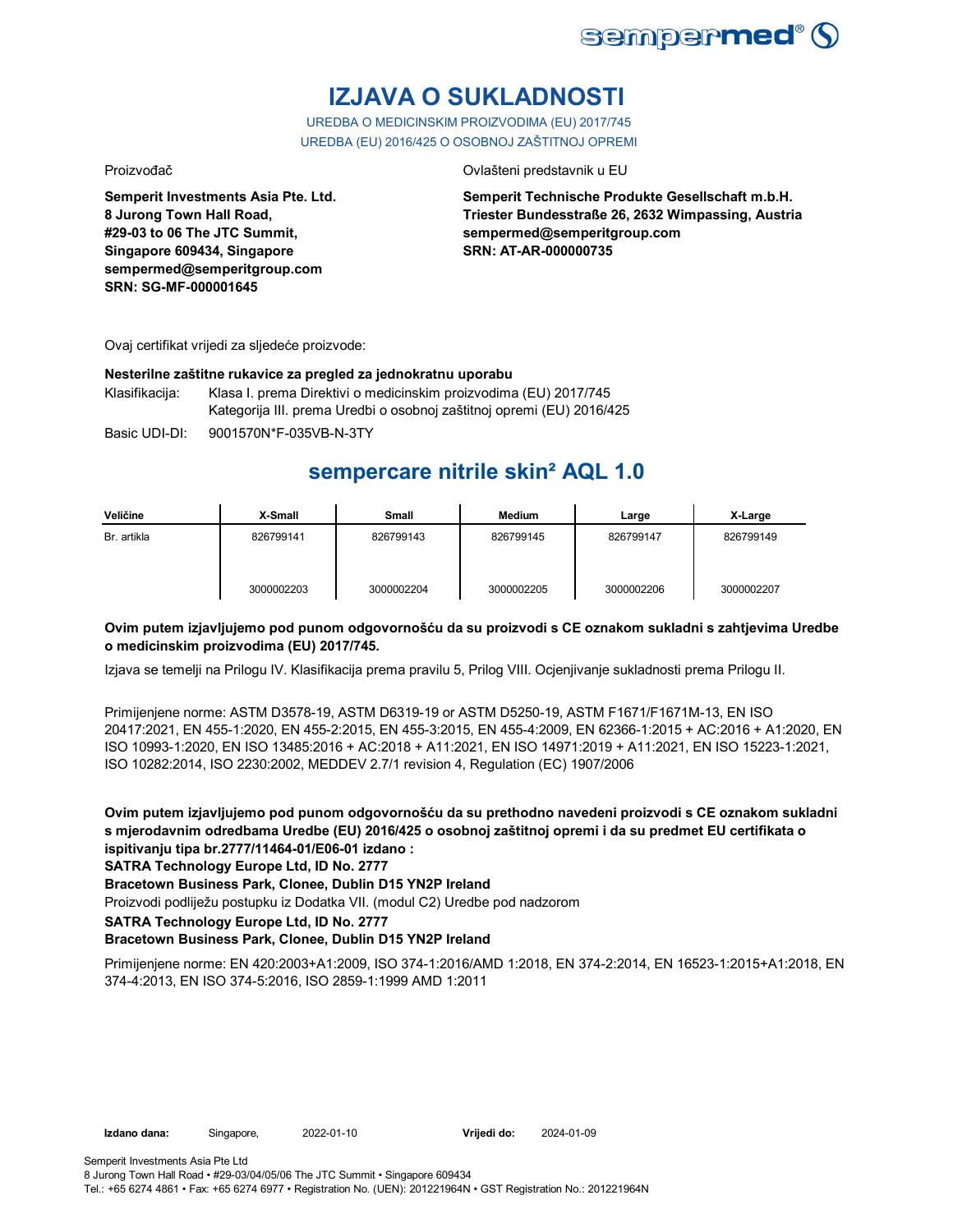

# **DEKLARACJA ZGODNOŚCI**

ROZPORZĄDZENIE W SPRAWIE WYROBÓW MEDYCZNYCH (UE) 2017/745 ROZPORZĄDZENIE W SPRAWIE ŚRODKÓW OCHRONY INDYWIDUALNEJ (UE) 2016/425

**Semperit Investments Asia Pte. Ltd. 8 Jurong Town Hall Road, #29-03 to 06 The JTC Summit, Singapore 609434, Singapore sempermed@semperitgroup.com SRN: SG-MF-000001645**

#### Producent **Autoryzowany przedstawiciel w UE**

**Semperit Technische Produkte Gesellschaft m.b.H. Triester Bundesstraße 26, 2632 Wimpassing, Austria sempermed@semperitgroup.com SRN: AT-AR-000000735**

Niniejszy certyfikat obowiązuje w odniesieniu do następującego produktu:

#### **Niesterylne rękawice medyczne i ochronne jednorazowego użytku**

Klasyfikacja: Klasa I zgodnie z rozporządzeniem (UE) 2017/745 w sprawie wyrobów medycznych Kategoria III zgodnie z rozporządzeniem (UE) 2016/425 w sprawie środków ochrony indywidualnej

Basic UDI-DI: 9001570N\*F-035VB-N-3TY

## **sempercare nitrile skin² AQL 1.0**

| Rozmiary         | X-Small    | Small      | Medium     | Large      | X-Large    |
|------------------|------------|------------|------------|------------|------------|
| Numery artykułów | 826799141  | 826799143  | 826799145  | 826799147  | 826799149  |
|                  | 3000002203 | 3000002204 | 3000002205 | 3000002206 | 3000002207 |

### **Niniejszym oświadczamy, na naszą wyłączną odpowiedzialność, że opisany powyżej produkt z oznakowaniem CE jest zgodny z wymogami rozporządzenia w sprawie wyrobów medycznych (UE) 2017/745.**

Deklaracja na podstawie załącznika IV. Klasyfikacja jest zgodna z zasadą 5, załącznik VIII. Ocenę zgodności przeprowadza się na podstawie załącznika II.

Zastosowane normy: ASTM D3578-19, ASTM D6319-19 or ASTM D5250-19, ASTM F1671/F1671M-13, EN ISO 20417:2021, EN 455-1:2020, EN 455-2:2015, EN 455-3:2015, EN 455-4:2009, EN 62366-1:2015 + AC:2016 + A1:2020, EN ISO 10993-1:2020, EN ISO 13485:2016 + AC:2018 + A11:2021, EN ISO 14971:2019 + A11:2021, EN ISO 15223- 1:2021, ISO 10282:2014, ISO 2230:2002, MEDDEV 2.7/1 revision 4, Regulation (EC) 1907/2006

**Na własną odpowiedzialność oświadczamy niniejszym, że opisany powyżej produkt z oznakowaniem CE jest zgodny z obowiązującymi przepisami rozporządzenia (UE) 2016/425 w sprawie środków ochrony indywidualnej i jest identyczny ze środkami ochrony indywidualnej, których dotyczy certyfikat badania typu UE nr 2777/11464- 01/E06-01 data przez:**

**SATRA Technology Europe Ltd, ID No. 2777**

**Bracetown Business Park, Clonee, Dublin D15 YN2P Ireland**

Produkty podlegają procedurze określonej w załączniku VII (moduł C2) rozporządzenia pod nadzorem

**SATRA Technology Europe Ltd, ID No. 2777**

#### **Bracetown Business Park, Clonee, Dublin D15 YN2P Ireland**

Zastosowane normy: EN 420:2003+A1:2009, ISO 374-1:2016/AMD 1:2018, EN 374-2:2014, EN 16523-1:2015+A1:2018, EN 374-4:2013, EN ISO 374-5:2016, ISO 2859-1:1999 AMD 1:2011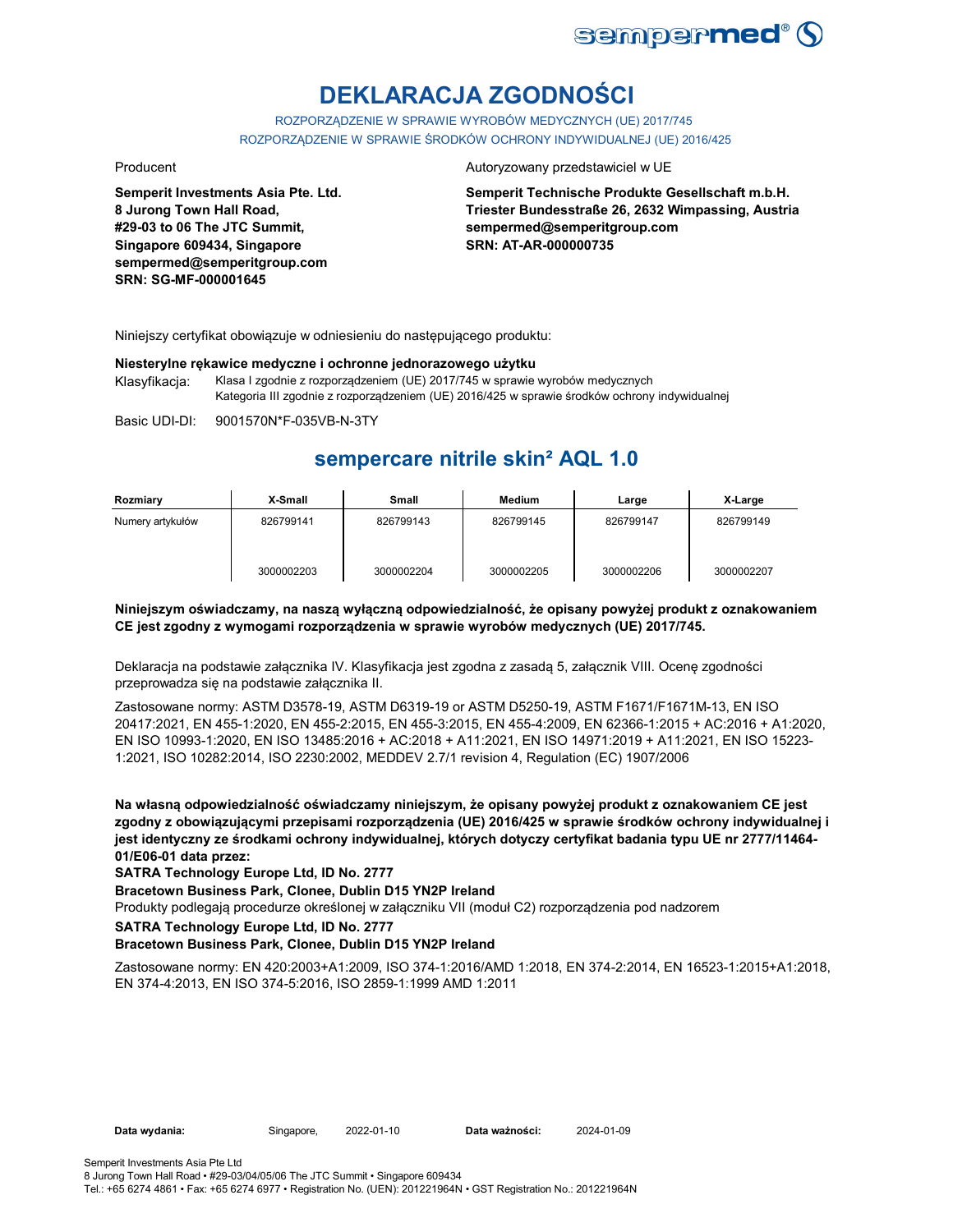

## **DECLARAȚIE DE CONFORMITATE**

REGULAMENTULUI PRIVIND PRODUSELE MEDICALE (EU) 2017/745 REGULAMENTULUI (EU) 2016/425 PENTRU ECHIPAMENTUL PERSONAL DE PROTECȚIE

**Semperit Investments Asia Pte. Ltd. 8 Jurong Town Hall Road, #29-03 to 06 The JTC Summit, Singapore 609434, Singapore sempermed@semperitgroup.com SRN: SG-MF-000001645**

#### Producător **Producător** Persoană împuternicită EU

**Semperit Technische Produkte Gesellschaft m.b.H. Triester Bundesstraße 26, 2632 Wimpassing, Austria sempermed@semperitgroup.com SRN: AT-AR-000000735**

Acest certificat este valabil pentru următoarele produse:

#### **Mânușă de consult și de protecție nesterilă de unică folosință**

clasificare: Clasa I conform règlementi privind produsele medicale (EU) 2017/745 Categoria III conform ordonanței EPP (EU) 2016/425

Basic UDI-DI: 9001570N\*F-035VB-N-3TY 9001570N\*F-035VB-N-3T

## **sempercare nitrile skin² AQL 1.0**

| mărimi               | X-Small    | <b>Small</b> | Medium     | Large      | X-Large    |
|----------------------|------------|--------------|------------|------------|------------|
| Numerele de articole | 826799141  | 826799143    | 826799145  | 826799147  | 826799149  |
|                      | 3000002203 | 3000002204   | 3000002205 | 3000002206 | 3000002207 |

### **Prin prezenta confirmăm preluând toată responsabilitatea că produsele marcate CE corespund cerințelor din Regulamentului privind produsele medicale (EU) 2017/745 .**

Declarație bazată pe anexa IV. Clasificare în conformitate cu regula 5, anexa VIII. Evaluarea conformității se bazează pe anexa II.

Normele aplicate: ASTM D3578-19, ASTM D6319-19 or ASTM D5250-19, ASTM F1671/F1671M-13, EN ISO 20417:2021, EN 455-1:2020, EN 455-2:2015, EN 455-3:2015, EN 455-4:2009, EN 62366-1:2015 + AC:2016 + A1:2020, EN ISO 10993-1:2020, EN ISO 13485:2016 + AC:2018 + A11:2021, EN ISO 14971:2019 + A11:2021, EN ISO 15223-1:2021, ISO 10282:2014, ISO 2230:2002, MEDDEV 2.7/1 revision 4, Regulation (EC) 1907/2006

**Prin prezenta confirmăm preluând toată responsabilitatea că produsele marcate CE indicate mai sus corespund cerințelor de bază (EU) 2016/425 pentru echipamente personale de protecție și acestea sunt obiectul certificării de tip CE nr. 2777/11464-01/E06-01 eliberat prin:**

### **SATRA Technology Europe Ltd, ID No. 2777**

### **Bracetown Business Park, Clonee, Dublin D15 YN2P Ireland**

Produsele sunt obiectul procedurii conform anexei VII (modulul C2) sub supravegherea

**SATRA Technology Europe Ltd, ID No. 2777**

### **Bracetown Business Park, Clonee, Dublin D15 YN2P Ireland**

Normele aplicate: EN 420:2003+A1:2009, ISO 374-1:2016/AMD 1:2018, EN 374-2:2014, EN 16523-1:2015+A1:2018, EN 374- 4:2013, EN ISO 374-5:2016, ISO 2859-1:1999 AMD 1:2011

**Eliberat la data de:** Singapore, **Valabil până în:** 2022-01-10 2024-01-09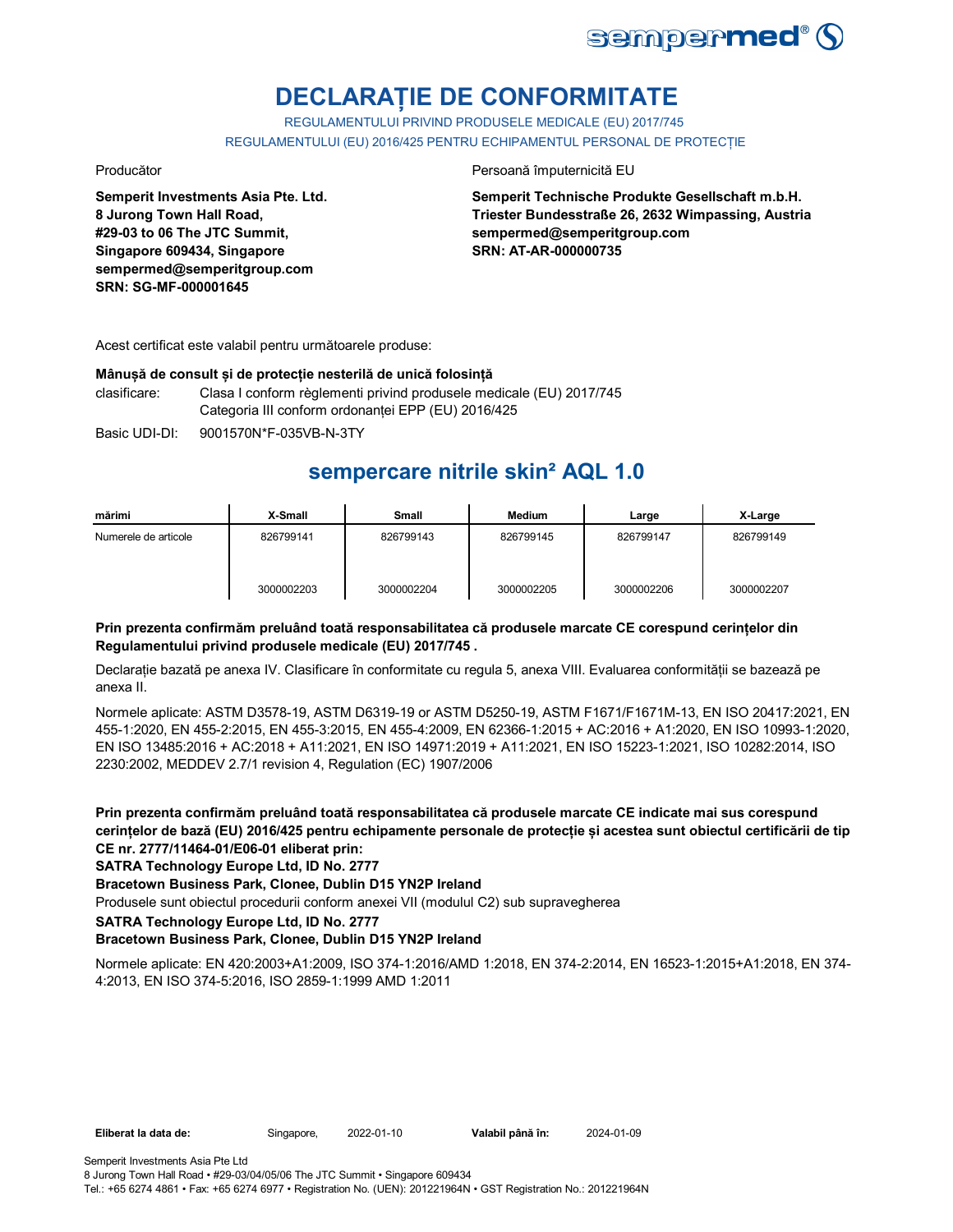

## **ΔΗΛΩΣΗ ΣΥΜΜΟΡΦΩΣΗΣ**

ΚΑΝΟΝΙΣΜΟΣ (EE) 2017/745 ΠΕΡΙ ΙΑΤΡΟΤΕΧΝΟΛΟΓΙΚΩΝ ΠΡΟΪΟΝΤΩΝ ΚΑΝΟΝΙΣΜΟΣ (ΕΕ) 2016/425 ΠΕΡΙ ΜΕΣΩΝ ΑΤΟΜΙΚΗΣ ΠΡΟΣΤΑΣΙΑΣ

**Semperit Investments Asia Pte. Ltd. 8 Jurong Town Hall Road, #29-03 to 06 The JTC Summit, Singapore 609434, Singapore sempermed@semperitgroup.com SRN: SG-MF-000001645**

### Κατασκευαστής Εξουσιοδοτημένος αντιπρόσωπος στην ΕΕ

**Semperit Technische Produkte Gesellschaft m.b.H. Triester Bundesstraße 26, 2632 Wimpassing, Austria sempermed@semperitgroup.com SRN: AT-AR-000000735**

Το παρόν πιστοποιητικό ισχύει για τα ακόλουθα προϊόντα:

### **Μη αποστειρωμένο γάντι εξέτασης και προστατευτικό γάντι μιας χρήσης**

Ταξινόμηση: Κατηγορία I σύμφωνα με την Κανονισμό (EU) 2017/745 περί ιατροτεχνολογικών προϊόντων Κατηγορία II σύμφωνα με τον Κανονισμό (ΕΕ) 2016/425 περί ΜΑΠ

Basic UDI-DI: 9001570N\*F-035VB-N-3TY 9001570N\*F-035VB-N-3T

## **sempercare nitrile skin² AQL 1.0**

| Μεγέθη            | X-Small    | <b>Small</b> | Medium     | Large      | X-Large    |
|-------------------|------------|--------------|------------|------------|------------|
| Αριθμοί προϊόντος | 826799141  | 826799143    | 826799145  | 826799147  | 826799149  |
|                   | 3000002203 | 3000002204   | 3000002205 | 3000002206 | 3000002207 |

### **Δια του παρόντος βεβαιώνουμε υπεύθυνα ότι τα προϊόντα με σήμανση CE ικανοποιούν τις απαιτήσεις της Κανονισμός (EU) 2017/745 περί ιατροτεχνολογικών προϊόντων.**

Δήλωση με βάση το παράρτημα IV. Ταξινόμηση σύμφωνα με τον κανόνα 5, παράρτημα VIII. Η αξιολόγηση της συμμόρφωσης βασίζεται στο παράρτημα II.

Εφαρμοζόμενα πρότυπα: ASTM D3578-19, ASTM D6319-19 or ASTM D5250-19, ASTM F1671/F1671M-13, EN ISO 20417:2021, EN 455-1:2020, EN 455-2:2015, EN 455-3:2015, EN 455-4:2009, EN 62366-1:2015 + AC:2016 + A1:2020, EN ISO 10993-1:2020, EN ISO 13485:2016 + AC:2018 + A11:2021, EN ISO 14971:2019 + A11:2021, EN ISO 15223- 1:2021, ISO 10282:2014, ISO 2230:2002, MEDDEV 2.7/1 revision 4, Regulation (EC) 1907/2006

**Δια του παρόντος βεβαιώνουμε υπεύθυνα ότι τα ανωτέρω προϊόντα με σήμανση CE ικανοποιούν τις εφαρμοστέες διατάξεις του Κανονισμού (ΕΕ) 2016/425 περί μέσων ατομικής προστασίας και αποτελούν αντικείμενο του πιστοποιητικού εξέτασης τύπου ΕΕ με αρ. 2777/11464-01/E06-01 εκδόθηκε : SATRA Technology Europe Ltd, ID No. 2777**

## **Bracetown Business Park, Clonee, Dublin D15 YN2P Ireland**

Τα προϊόντα αποτελούν αντικείμενο της μεθόδου που ορίζεται στο Παράρτημα VII (ενότητα C2) του Κανονισμού υπό την επιτήρηση

### **SATRA Technology Europe Ltd, ID No. 2777**

### **Bracetown Business Park, Clonee, Dublin D15 YN2P Ireland**

Εφαρμοζόμενα πρότυπα: EN 420:2003+A1:2009, ISO 374-1:2016/AMD 1:2018, EN 374-2:2014, EN 16523- 1:2015+A1:2018, EN 374-4:2013, EN ISO 374-5:2016, ISO 2859-1:1999 AMD 1:2011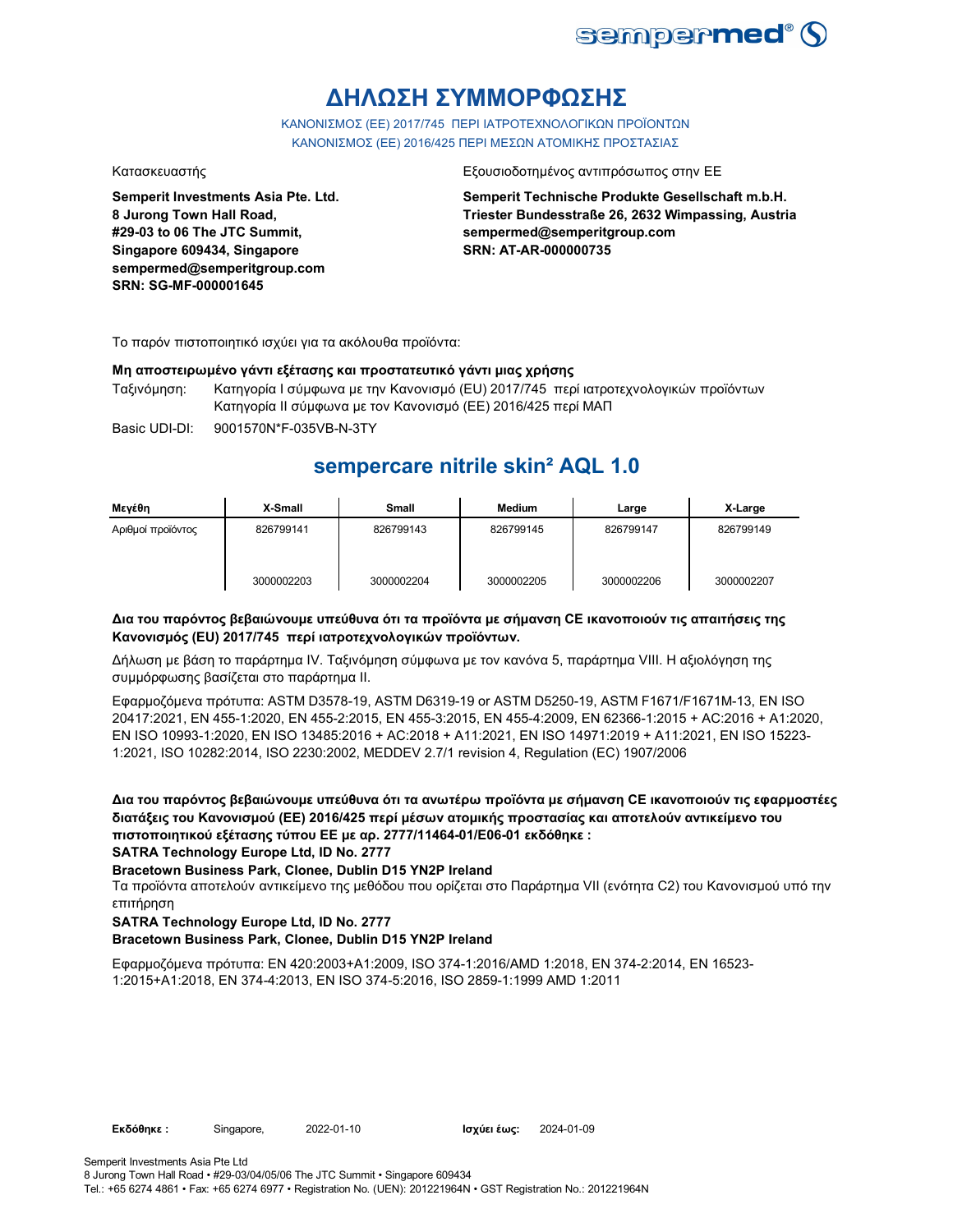

## **ДЕКЛАРАЦИЯ ЗА СЪВМЕСТИМОСТ НА**

РЕГЛАМЕНТ ЗА МЕДИЦИНСКИТЕ ПРОДУКТИ (EU) 2017/745 РЕГЛАМЕНТ (EU) 2016/425 ЗА ЛИЧНИТЕ ПРЕДПАЗНИ СРЕДСТВА

**Semperit Investments Asia Pte. Ltd. 8 Jurong Town Hall Road, #29-03 to 06 The JTC Summit, Singapore 609434, Singapore sempermed@semperitgroup.com SRN: SG-MF-000001645**

Производител Упълномощен представител в ЕС

**Semperit Technische Produkte Gesellschaft m.b.H. Triester Bundesstraße 26, 2632 Wimpassing, Austria sempermed@semperitgroup.com SRN: AT-AR-000000735**

Настоящият сертификат важи за следните продукти:

**Нестерилна ръкавица за преглед и предпазна ръкавици за еднократна употреба**

Класификация: Клас I съгл. Регламент за медицинските продукти (EU) 2017/745

Категория III съгл. Регламент за ЛПС (EU) 2016/425

Basic UDI-DI: 9001570N\*F-035VB-N-3TY

## **sempercare nitrile skin² AQL 1.0**

| Размери              | X-Small    | Small      | <b>Medium</b> | Large      | X-Large    |
|----------------------|------------|------------|---------------|------------|------------|
| Номера на артикулите | 826799141  | 826799143  | 826799145     | 826799147  | 826799149  |
|                      | 3000002203 | 3000002204 | 3000002205    | 3000002206 | 3000002207 |

### **С настоящето потвърждаваме при самостоятелна отговорност, че продуктите с маркировка СЕ съответстват на изисквания от Регламент за медицинските продукти (EU) 2017/745.**

Декларация въз основа на приложение IV. Класификация съгласно правило 5, приложение VIII. Оценката на съответствието се основава на приложение II.

Приложими норми: ASTM D3578-19, ASTM D6319-19 or ASTM D5250-19, ASTM F1671/F1671M-13, EN ISO 20417:2021, EN 455-1:2020, EN 455-2:2015, EN 455-3:2015, EN 455-4:2009, EN 62366-1:2015 + AC:2016 + A1:2020, EN ISO 10993- 1:2020, EN ISO 13485:2016 + AC:2018 + A11:2021, EN ISO 14971:2019 + A11:2021, EN ISO 15223-1:2021, ISO 10282:2014, ISO 2230:2002, MEDDEV 2.7/1 revision 4, Regulation (EC) 1907/2006

### **С настоящето потвърждаваме при самостоятелна отговорност, че горепосочените продукти с маркировка СЕ съответстват на съществените разпоредби на Регламент (EU) 2016/425 за личните предпазни средства и са предмет на сертификата на ЕС за изследване на типа Nr. 2777/11464-01/E06-01 издадено чрез:**

### **SATRA Technology Europe Ltd, ID No. 2777**

**Bracetown Business Park, Clonee, Dublin D15 YN2P Ireland**

Продуктите са предмет на процедурата съгл. Анекс VII (Модул С2) от Регламента под надзора на

#### **SATRA Technology Europe Ltd, ID No. 2777**

### **Bracetown Business Park, Clonee, Dublin D15 YN2P Ireland**

Приложими норми: EN 420:2003+A1:2009, ISO 374-1:2016/AMD 1:2018, EN 374-2:2014, EN 16523-1:2015+A1:2018, EN 374-4:2013, EN ISO 374-5:2016, ISO 2859-1:1999 AMD 1:2011

**Издадено на:** Singapore, **Важи до:**

2024-01-09